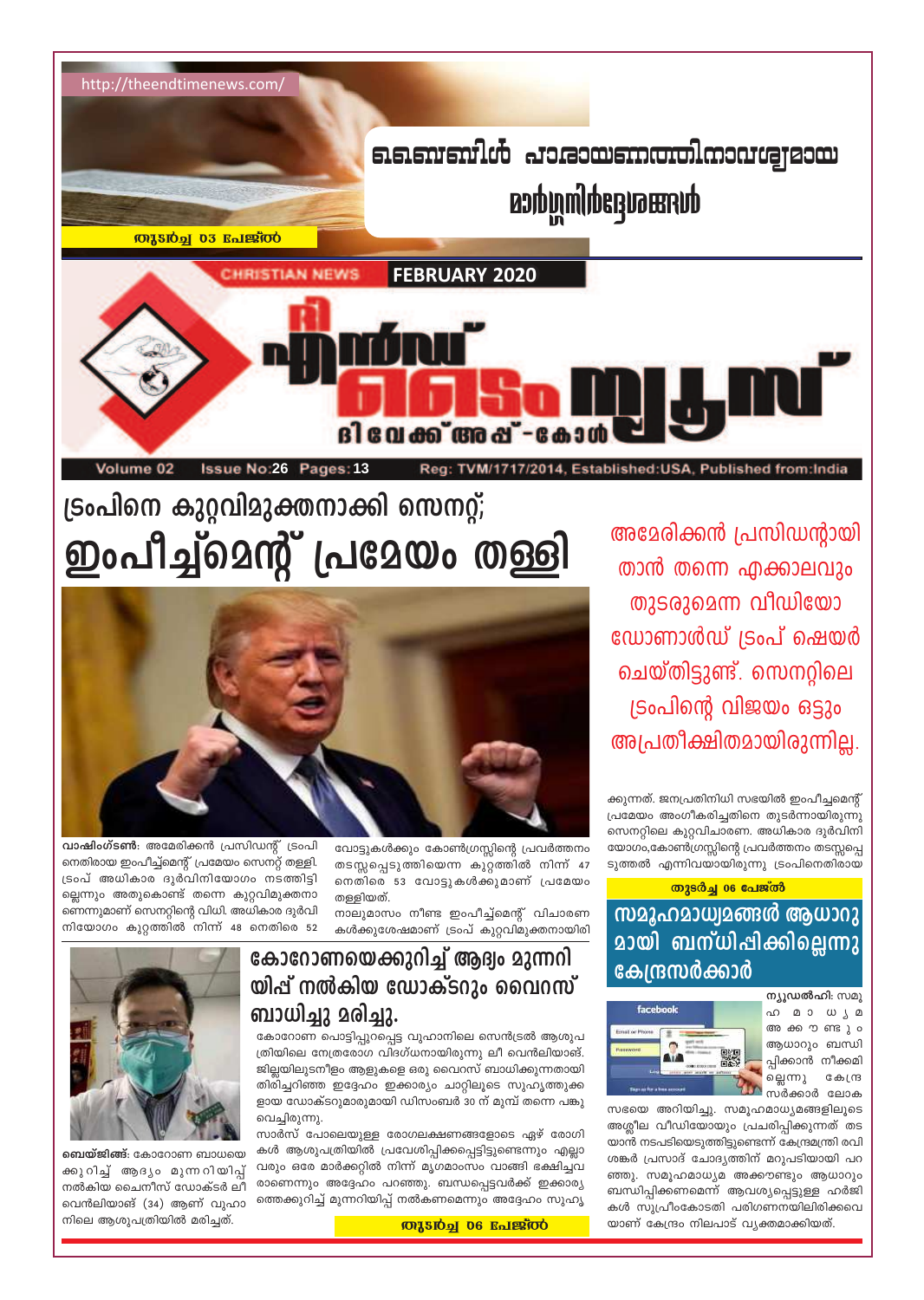# EDITORIAL BOARD

#### **CHIEF EDITOR Baiju Yacob Edavila**

**SUB EDITOR Manuel Joseph Daniel Jacob**

#### **EDITORS**

**Pastor A Anilkumar Rev. Joseph chacko Sis.Sherly**

**MANAGER Bovas Sreekaryam**

#### **CO-ORDINATORS**

**John Francis (Dallas) Syam Sis.Saritha Sis.Simi Sis.Lesley Yacob**

#### **REPORTERS**

**Miniesh Kumar(Baharin) Pastor Stephen (Andrapradesh)**

#### **ADVISORY BOARD**

**Pastor Shibu Thomas USA Pastor Asokan Eranakulam M.Jacob Thiruvananthapuram**

**VRA-402,Vikasnagar Sreekariyam p.o. Thiruvanthapuram.695017 Kerala 9526650511**

# **h≥a-Xn¬ Xm≠n sImtdm-W**

*\nco-£-I≥*

2

**ெകാി**റോണ വൈറസിനെപ്പറ്റി ലോകാരോഗ്യ സംഘടന സമിതി

ജനുവരി 22 ന് നടത്തിയ വാർത്താ സമ്മേളനത്തിൽ ഇപ്രകാരം പറയു വാനിടയായി, രോഗബാധയേറ്റവരിൽ മുക്കാൽ ഭാഗവും 40 വയസ്സിനു മുകളിലുള്ളവരാണ്. മരണമടഞ്ഞവരിൽ പലർക്കും ഹൃദയ സംബന്ധ മായ അസുഖങ്ങൾ, പ്രമേഹം എന്നിവയുണ്ട്. എന്നാൽ ആരോഗ്യമുള്ള <u>ചെറുപ്പ</u>ക്കാരിൽ സ്ഥിതീകരിച്ച കേസുകളിൽ ഈ വൈറസുകൾക്ക് നിർദ്ദിഷ്ഠ ചികിത്സ ഒന്നും തന്നെ ഇല്ല. അംഗീകൃത വാക്സിൻ ലഭ്യമല്ല. കൊറോണ വൈരിഡേ കുടുംബത്തിലെ ഓർത്തോ കൊറോണ വൈരിന  $\alpha$ എന്ന ഉപകുടുംബത്തിലെ വൈറസുകളാണ് കൊറോണ വൈറസുകൾ. ഇവയുടെ ജിനോമിക് വലുപ്പം ഏകദേശം 26 മുതൽ 32 കിലോ ബേസ് <u>വരെയാണ്. ഇത് ആർഎൻഎ വൈറസുകളിൽ വച്ച് ഏറ്റവും വലുതാ</u> ണ്.

<u>ചൈനയിലെ ദേശീയ ആരോഗ്യ കമ്മീഷൻ 25 വുഹാൻ നഗര</u> ത്തിലെ ആരോഗ്യ പരിപാലന തൊഴിലാളികൾ രോഗബാധിതരാണെന്ന് സ്ഥിതീകരിച്ചു. ഇതിനെ തുടർന്നാണ് ലോകം ഈ വ്യാധിയുടെ തീവ്രത അറിഞ്ഞത്. 2019 ഡിസംബറിൽ രേഖപ്പെടുത്തിയ എല്ലാ കേസുകളും ചൈനീസ് നഗരമായ വുഹാനിലെ ഒരു മൃഗ കമ്പോളത്തിൽ നിന്നായിരു ന്നു. വുഹാൻ എന്നത് ഒരു പ്രധാന ലോജിസ്റ്റിക് ഗതാഗത കേന്ദ്രമാണ്. <u>11 ദശലക്ഷത്തിലധികം ആളുകൾ താമസിക്കുന്ന ഷാങ്ങ്ഹായ്ക്ക് പടി</u> ഞ്ഞാറ് 500 മൈൽ അകലെയാണ് ഇത്.

<u>കൊറോണവൈറസ് കടുത്ത പനിയ്ക്കും ശ്വാസ കോശലക്ഷണ</u> ങ്ങൾക്കും കാരണമാവും വരണ്ട ചുമ, ശ്വസിക്കാൻ ബുദ്ധിമുട്ട്, ന്യൂമോ ണിയ, വൃക്ക തകരാറ് എന്നിവയും ഇതിന്റെ ലക്ഷണങ്ങളാണ്. ഈ വൈറസിനെ പ്രതിരോധിപ്പാൻ ഉള്ള മരുന്ന് ഇപ്പോഴും കണ്ടുപിടിക്കു വാൻ കഴിഞ്ഞിട്ടില്ല എന്ന ദുഖകരമായ സത്യം ലോക്തതെ ഭീതിയുടെ മുൾമുനയിൽ നിർത്തുന്നു. ജാഗരൂകരായി ദൈവസന്നിധിയിൽ പ്രാർത്ഥ  $\overline{\text{m}}$ യോടെ ആയിരിക്കാം.



*ബൈജു യാക്കോബ് ഇടവ്വള* 

#### **Disclaimer**

The views expressed in this online newspaper are those of the authors and do not necessarily reflect the position of HSM End Time News. The online newspaper will not bear any responsibility whatsoever for them. The images used in the newspaper have been downloaded from the Internet and we acknowledge that the copyright of those images remain with the original owners. HSM End Time News does not claim any copyright for them and does not

intend to use them for commercial purposes.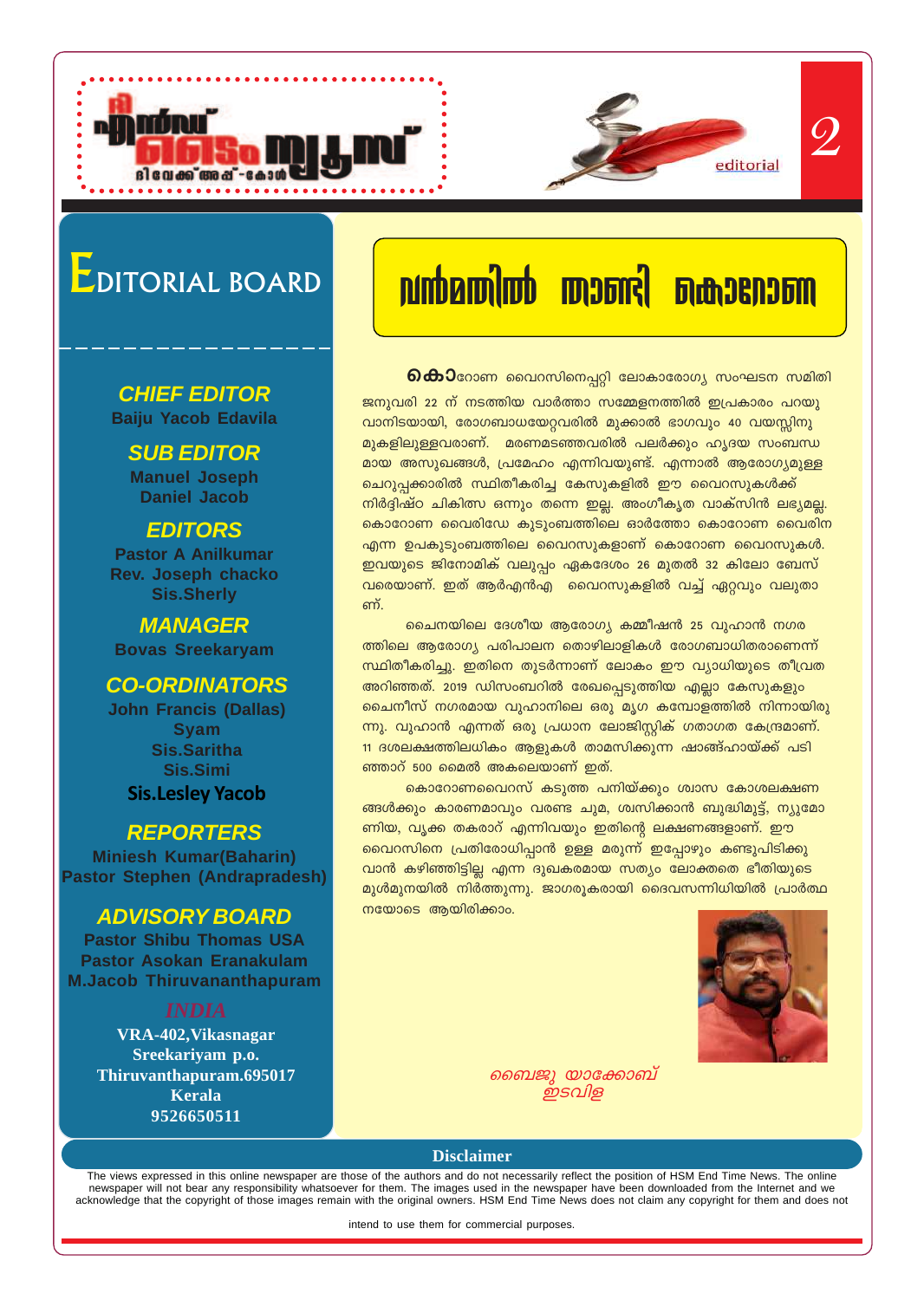$g$ **A** $g$ ungo





durangadhingdaa

നിൽ വഹിച്ചുകൊണ്ടുപോയ ഗ്രന്ഥം, ഏറ്റവു മധികം ഭാഷകളിൽ വിവർത്തനം ചെയ്യപ്പെട്ട ഗ്രന്ഥം - ഇങ്ങനെ നിരവധി രിക്കാർഡുകൾ ബൈബിളിന് മാത്രം അവകാശപ്പെട്ടതാണ്.

അതിനാൽ ബൈബിൾ വായിക്കാനാ വശ്യമായ മാർഗ്ഗനിർദ്ദേശങ്ങൾ നമുക്കു ചുരു ക്കമായി പരിശോധിക്കാം.

ഒന്ന്, കർത്താവിനായി കാത്തിരിക്കുക. നിശ്ചലമായ ജലാശയത്തിൽ ഒരു

ചെറിയ കല്ല് വീഴുമ്പോൾ അനുഭവപ്പെടുന്ന ചലനംപോലെ ശാന്തവും ശാലീനവുമായ ഒരു അനുഭൂതി നാം ബൈബിൾ പാരായണം ചെയ്യുമ്പോൾ ലഭിക്കും. അതിനാൽ നാം വായിക്കുമ്പോൾ അത്തരത്തിലൊരു സാഹ ചര്യം നാം സൃഷ്ടിക്കേണ്ടതാണ്. മറിയയെ പ്പോലെ നാം യേശുവിന്റെ പാദപീഠത്തിലി രുന്നു പഠിക്കുമ്പോൾ നമുക്കത് അനു ഭവവേദ്യമായിത്തീരും (ലൂക്കോ10:38-42) . രണ്ട്, കർത്താവിന്റെ ആലോചനക്കനുസൃത മായി നിലകൊണ്ടുവേണം പഠിക്കേണ്ടത്.

ദൈവവചനം ധ്യാനിക്കുമ്പോൾ നമു ക്കതു സ്വീകരിക്കാൻ സാധിക്കും. ഇതരഗ്രന്ഥ ങ്ങൾ പാരായണം ചെയ്യുന്നതുപോലെ നാം ബൈബിൾ വായിക്കരുത്. കാരണം, ദൈവ ത്തിന് നമ്മോട് അറിയിക്കാനുള്ളത് സ്വാംശീ കരിക്കാനുള്ള മനോഭാവം നമുക്ക് അനിവാ ര്യമാണ് യഹോവയുടെ വചനം അവികല മാണ്; അതു ആത്മാവിന് പുതുജീവൻ നൽകുന്നു.യഹോവയുടെ സാക്ഷ്യം വിശ്വാ സ്യമാണ് ; അതു വിനീതരെ വിജ്ഞാനിയാ ക്കുന്നു; യഹോവയുടെ കൽപ്പനകൾ നീതിയു

### ജോസഫ് പി.ജേക്കബ്, കോട്ടയം.

**ൈബി**ൽ മനുഷ്യന്റെ ദൃഷ്ടി

യിൽ ചെറിയൊരു പുസ്തകം മാത്രമാണ്. ഇക്കാലത്ത് കീശയിൽ സുരക്ഷിതമായി കൊണ്ടു നടക്കാനുള്ള വലിപ്പം മാത്രമെ ഇതി നുള്ളൂ. എങ്കിലും , ലോകത്തിലെ തലയെ ടുപ്പുള്ള പണ്ഡിതന്മാർ നൂറ്റാണ്ടുകളായി ജീവിതകാലം മുഴുവൻ പഠിച്ചിട്ടും അതിന്റെ ആഴം അളക്കുവാൻ സാധിച്ചിട്ടില്ല. ലക്ഷക്കണ ക്കിനു ഗ്രന്ഥങ്ങൾ ബൈബിളിനെ ആധാര മാക്കി രചിക്കപ്പെട്ടിട്ടുണ്ടെങ്കിലും അതിൽ ഇപ്പോഴും പുതുമ നിലനിൽക്കുന്നു. അതു രചിക്കപ്പെട്ട കാലഘട്ടത്തിലെന്നപോലെ ഇപ്പോഴും അതു പുതുമനിറഞ്ഞതായി അനുഭ വപ്പെടുന്നു. കാലം അതിനെ പഴഞ്ചനാക്കുന്നി ല്ല. അമ്പതു വർഷത്തിനു മുമ്പിൽ എഴുതപ്പെട്ട നോവലുകൾ മിക്കവയും ഇപ്പോൾ വായിക്കു മ്പോൾ നമുക്ക് ഉൽക്കൊള്ളാനാവിന്നില്ല അതേ സമയം, ബൈബിൾ ആകട്ടെ, എല്ലാ ക്കാലത്തും സ്വീകാര്യമായ ആശ്രയങ്ങളാണ് പ്രകാശിപ്പിക്കുന്നത്.

ബൈബിളിലെ അതുല്യമായ ബഹുമ തികൾ അതിന്റെ ശക്തിയ്ക്ക് നിദാനമായി നിലകൊള്ളുന്നു. കാരണം, ലോകത്തിൽ ആദ്യമായി വിവർത്തനം ചെയ്യപ്പെട്ട ഗ്രന്ഥം, ആദ്യമായി അച്ചടിച്ച ഗ്രന്ഥം, ആദ്യമായി ചന്ദ്ര ക്തമാണ്; അതു ഹൃദയത്തെ സന്തോഷിപ്പി ക്കുന്നു. യഹോവയുടെ പ്രമാണം വിശുദ്ധ മാണ്; അതു കണ്ണുകളെ പ്രകാശിപ്പിക്കുന്നു.( സങ്കീ19:7,8)

 $\mathcal{S}% _{M_{1},M_{2}}^{\prime }\equiv\mathcal{S}_{M_{1},M_{2}}^{\prime }\equiv\mathcal{S}_{M_{1},M_{2}}^{\prime }\equiv\mathcal{S}_{M_{1},M_{2}}^{\prime }\equiv\mathcal{S}_{M_{1},M_{2}}^{\prime }\equiv\mathcal{S}_{M_{1},M_{2}}^{\prime }\equiv\mathcal{S}_{M_{1},M_{2}}^{\prime }\equiv\mathcal{S}_{M_{1},M_{2}}^{\prime }\equiv\mathcal{S}_{M_{1},M_{2}}^{\prime }\equiv\mathcal{S}_{M_{1},M_{2}}^{\prime }\equiv\mathcal{S}_{M_{1},M_{2}}^{\prime }\equiv\mathcal{S}_{M_{1$ 

മൂന്ന്, ചോദിക്കുക, എടുക്കുക, ഭക്ഷിക്കുക. പ്രവചനങ്ങൾ നിറച്ചുവച്ച ഒരു ചെറു

പുസ്തകമാണ് ബൈബിൽ (വെളിപ്പാട്10) ആറാമത്തെ കാഹളധ്വനിക്കും ഏഴാമത്തെ കാഹളധ്വനിക്കും മധ്യത്തിലുള്ള ഒരു സംഭവ മാണ് വെളിപ്പാട് 10-ാം അദ്ധ്യായത്തിലെ പ്രമേയം. അവിടെ യോഹന്നാന് വ്യക്തിപര മായി ലഭിക്കുന്ന നവ്യമായൊരു അനുഭവമാ യിട്ടാണ് വെളിപ്പാടിനെ ചിത്രീകരിച്ചിരിക്കുന്ന ത്. നമ്മുടെ ജീവിത്തിലും ഇത്തരം നവ്യാനു ഭവം അനിവാര്യമാണ്.

ദൈവദൂതന്റെ കയ്യിൽ നിന്നും ചെറി യൊരു പുസ്തകം വാങ്ങി ഭക്ഷിക്കുവാൻ യോഹന്നാനോട് ആവശ്യപ്പെടുന്നു(10:8). ബൈബിൾ ഇപ്രകാരം ദൈവം നൽകുന്ന ദാനമാണ്. ദൈവത്തിന്റെ കൽപ്പനയാണിത്. അതിനാൽ അത് നാം സ്വന്തമാക്കേണ്ടതാണ്.

യോഹന്നാൻ പുസ്തകം ആവശ്യപ്പെ ടുന്നു-വിശ<mark>്</mark>ധാസികൾ പ്രാർത്ഥനയോടെ ദൈവവചനം അന്വേഷിക്കണം. അതിന്റെ പ്രതി കൈക്കലാക്കിയാൽമാത്രം പോരാ, അതു താൽപ്പര്യത്തോടെ പാരായണം ചെയ്യേ ണ്ടതാണ്.പിന്നീട് അതു ഭക്ഷിക്കുവാൻ യോഹന്നാന് നിർദ്ദേശം ഉണ്ടായതായി കാണുന്നു. നാം ജിജ്ഞാസയോടെ വായി ച്ചാൽ മാതരം പോര, അതു ഭക്ഷിക്കണം.

തുടർച്ച 11 പേജ്ൽ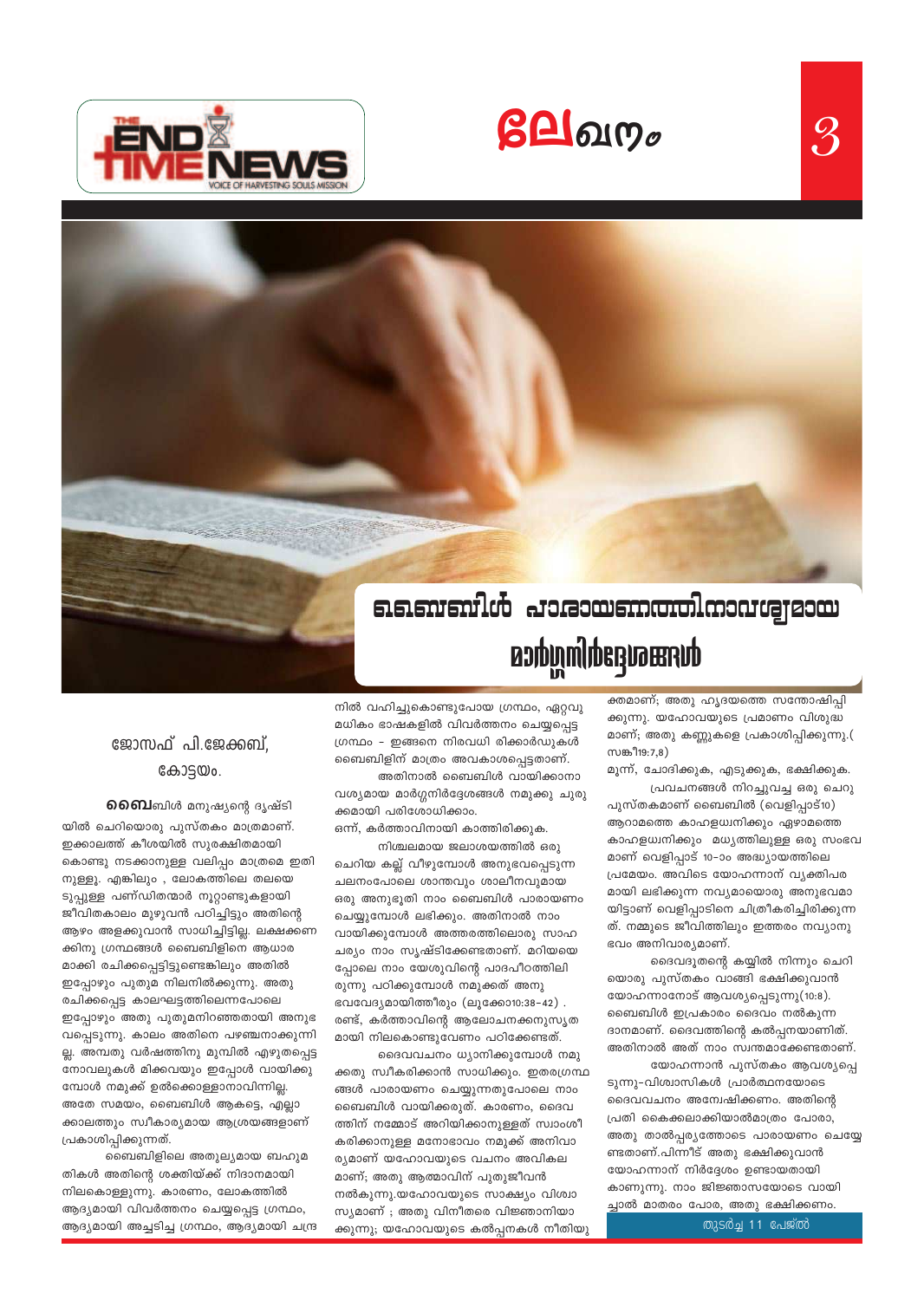

Овебаюрь.



# wommtgomgow mtgomo

പാൽകൊണ്ട് ഉപജീവനം കഴിക്കുക എന്നത്

ദൈവവ്യവസ്ഥ തന്നെയാണ്. ഇടയൻ

ആരോഗ്യമുള്ളവനാണെങ്കിൽ മാത്രമെ

ദൈവീക ശുശ്രൂഷയിൽ ഏർപ്പെട്ടിരി

ആടിനെ പരിപാലിക്കാൻ കഴിയുകയുള്ളൂ.

ക്കുന്നവർ ഏറ്റവും ശ്രേഷ്ഠമായ ശുശ്രൂഷ

യാണ് ചെയ്യുന്നത് എന്ന ബോദ്ധ്യത്തോടെ

ജീവിക്കേണ്ടതും അവരവരുടെ ഉത്തരവാദി

ദൈവത്തെ പ്രസാദിപ്പിക്കുന്നവരായി നിർവ്വ

ആത്മാക്കൾക്കുവേണ്ടി ജാഗിക്കുന്നവരുമാക

ണ്ടതും അവരുടെ ആവശ്<mark>യങ്ങളിൽ കൂട്ടായ്മ</mark>

ദൈവസന്നിധിയിൽ ഉയർത്തപ്പെട്ട

ത്വങ്ങളും ശുശ്രൂഷകളും മനുഷ്യരെയല്ല;

ഹിക്കേണ്ടതുമാണ്. അവർ ദൈവത്തോട്

യാൽ അവരെ സ്നേഹത്തോടെ കരുതേ

കാണിക്കേണ്ടതുമാണ്(എബ്രായർ13:17)

നെഞ്ചും കൈക്കുറകുമാണ് പുരോഹിത

കണക്കു ബോധിപ്പിക്കേണ്ടുന്നവരും.

യാഗവിധം

## 610000120 66630306520 പുരോഹിതന്റെ ഓഹരി

നുള്ള ഓഹരി. ദൈവീക ശുശ്രൂഷയുടെ മഹത്വം എത്ര വലുതാണ് എന്നു നാം മനസ്സി ലാക്കേണ്ടതാണ്. അവർ ദൈവത്താൽ നിയോഗിക്കപ്പെട്ടവരും ദൈവജനത്താൽ പരിപോഷിപ്പിക്കപ്പെടേണ്ടവരുമാണ്. ദൈവ ത്തിനു നൽകുന്നു എന്നപോലെ അവരുടെ ഭൗതികാവശ്യങ്ങളിൽ കൂട്ടായ്മ കാണിക്കേ ണ്ടതുമാണ്. നന്മ ചെയ്യുവാനും കൂട്ടായ്മ കാണിപ്പാനും മറക്കരുത് ഈ വക യാഗത്തി ലല്ലോ ദൈവം പ്രസാദിക്കുന്നത് എന്ന് ദൈവവചനം പറയുന്നു(എബ്രാ13:15) അതേ സമയം ദൈവദാസന്മാർ ഘനശാലികളായി രിക്കേണ്ടതും ധനത്തിനു വേണ്ടി മനുഷ്യ രെയോ സംഘടനകളെയോ ആശ്രയിക്കാതി രിക്കയും വേണം.

മഹാപുരോഹിതൻ സമാഗമനകൂടാര ത്തിൽ ശുശ്രൂഷ ചെയ്യുമ്പോൾ യിസ്രായേൽ

തുടർച്ച O5പേജ്ൽ



സാം സഖറിയ കൊട്ടാരക്കര

 $\mathfrak{m}$ ിരാജനത്തിന്റെ നെഞ്ചും ഉദർച്ച

യുടെ കൈക്കുറകും സമാധാന യാഗം അർപ്പിക്കുന്ന പുരോഹിതനുള്ളതാണ്. നെഞ്ച് സ്നേഹത്തിന്റെയും കൈക്കുറക് ശക്തിയുടെയും അധികാരത്തിന്റെയും പ്രതീ കമായി മനുക്കു ചിന്തിക്കാവുന്നതാണ്. ദൈവീക ശുശ്രൂഷ ചെയ്യുന്നവരുടെ ഭൗതീ കാവശ്യങ്ങൾക്കും ദൈവം ശ്രേഷ്ഠമായ മാർഗ്ഗങ്ങൾ തന്നെയാണ് ഒരുക്കിയിരിക്കുന്ന ത്. ആടിനെ മേയ്ക്കുന്നവൻ ആടിന്റെ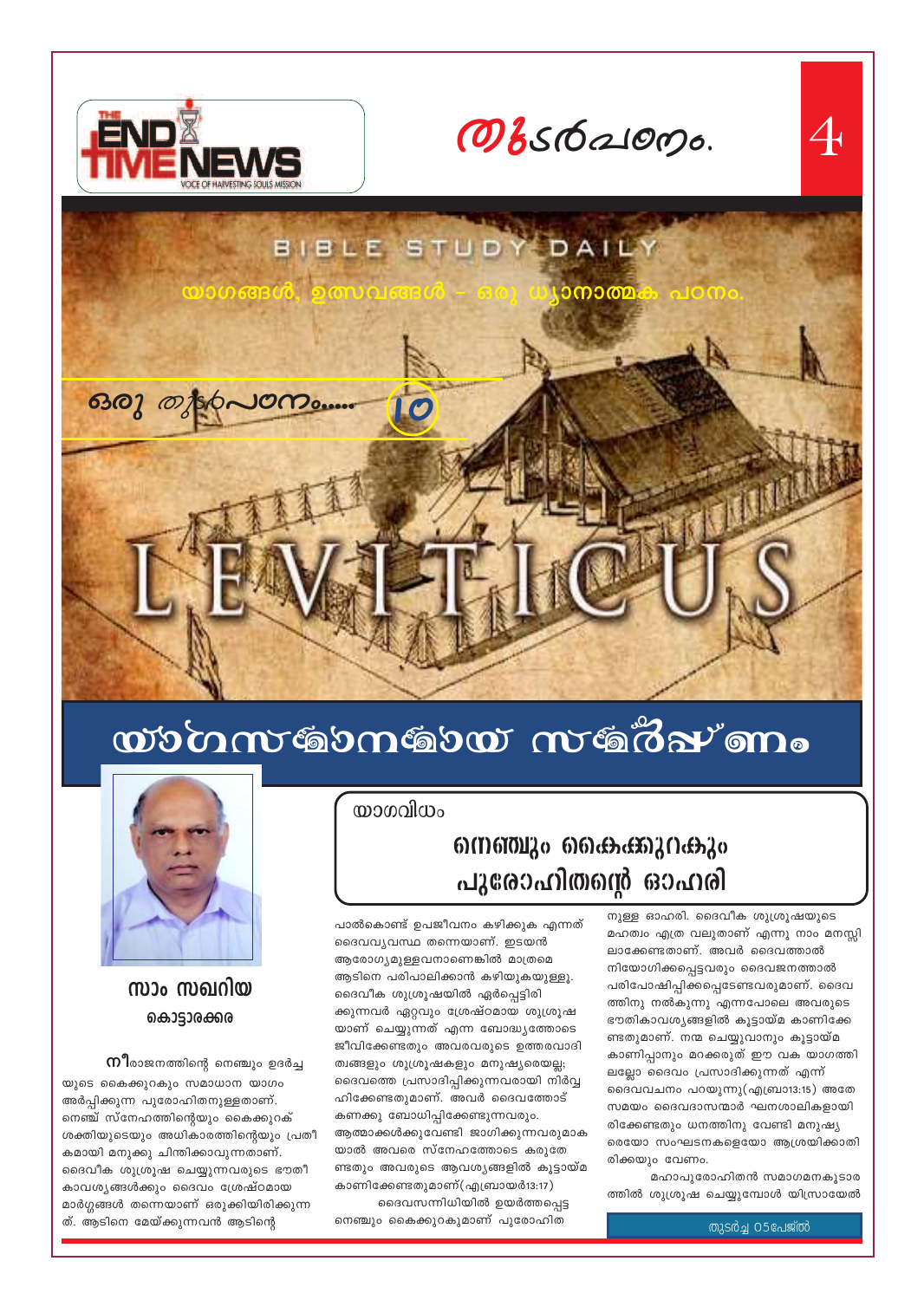

#### 03-ാം പേജ് തുടർച്ച

ഗോത്രങ്ങളുടെ പേർ പതിച്ച മാർപതക്കം മാർവ്വിൽ വഹിച്ചിരുന്നു. നമ്മുടെ കർത്താവു നമ്മെ മാർവ്വിൽ വഹിച്ചുകൊണ്ട് പിതാവിന്റെ വലത്തുഭാഗത്തു നമുക്കുവേണ്ടി പക്ഷവാദം കഴിച്ചു കൊണ്ടിരിക്കുന്നു, യേശുക്രിസ്തു വിന്റെ രക്തത്താലുള്ള ശുദ്ധീകരണവും വീണ്ടെടുപ്പും പ്രാപിച്ചവരെങ്കിലും നമ്മുടെ ജീവിത്തതിൽ ലോകത്താലുള്ള അശു ദ്ധിയും കളങ്കവും പറ്റാനുള്ള സാദ്ധ്യത വള രെയുണ്ട്. ഏതെങ്കിലും നിലയിൽ അശുദ്ധി സംഭവിച്ചാൽ അതിനുള്ള പരിഹാരവും നമ്മുടെ കർത്താവിൽ തന്നെയുണ്ട്. യാഗപീ ഠത്തിന്റെ സമീപത്തു തന്നെ വെച്ചിരുന്ന താമ്രയാഗപീഠം നമ്മുടെ അശുദ്ധിയെ കാണിച്ചു തരുന്നു എന്നു മാത്രമല്ല; അതിൽ നിറച്ചിരിക്കുന്ന വെള്ളം അശുദ്ധിയെ കഴുകി ക്കളയുവാൻ പര്യാപ്തവുമാണ് ഒരിക്കൽ ശുദ്ധീകരണം പ്രാപിച്ചവർ അനുദിന ജീവി ത്തതിൽ ശുദ്ധീകരണം പ്രാപിച്ചുകൊണ്ടിരി ക്കേണ്ടവർ തന്നെയാണ്. (1യോഹ1:9, എബ്രാ12:14) കൈക്കുറക് ബലത്തെയും അധികാരത്തെയുമാണ് പ്രകടമാക്കുന്നത്. നമ്മുടെ കർത്താവിന്റെ കരങ്ങൾ ശക്തിയു ള്ളതു തന്നെയാണ്. അവന്റെ ബലമുള്ള കൈക്കീഴു താണിരിപ്പിൻ. എന്നാണ് വചനം. എന്നെ ശക്തനാക്കുന്നവൻ മുഖാന്തിരം ഞാൻ സകലത്തിലും മതിയാകുന്നു. എന്നു പൗലോസ് പറഞ്ഞു. മല്ലനായ പിശാചിന്റെ തലതകർത്തവൻ, മരണത്തിന്റെ മേൽ വിജയം വരിച്ചവൻ, സകല നാമത്തിലും മേലായ നാമമുള്ളവൻ, എല്ലാ മുഴങ്കാലും മടങ്ങത്തക്കവണ്ണം അധികാരമുള്ളവൻ, എല്ലാ നാവും യേശുക്രിസ്തു കർത്താവ് എന്ന് ഏറ്റുപറയത്തക്കവണ്ണം ഔന്നത്യമുള്ള വൻ; ഇങ്ങനെ ശ്രേഷ്ഠനായ കർത്താവ് സക ലത്തെയും തന്റെ കാൽക്കീഴാക്കി നീതി യോടെ വാഴുവാൻ പോകുന്നു. നീങ്ങിപ്പോ കാത്ത നിത്യ സിംഹാസനത്തിൽ ദാവീദിന്റെ വീണുപോയ കൂടാരത്തെ വീണ്ടും പണിത് ആ സിംഹാസനത്തിൽ എന്നേയ്ക്കും രാജാ വായി വാഴും. ആ കർത്താവാണ് നമ്മുടെ ബലം. ബലം നിന്നിലുള്ള മനുഷ്യൻ ഭാഗ്യ വാൻ എന്നു വായിക്കുന്നതുപോലെ കർത്താവിൽ നമ്മുടെ സകല ബലവും മഹ ത്വവും സ്തുതിയും അർപ്പിച്ചുകൊണ്ട്, അവ നിൽ നിന്നും ബലം പ്രാപിച്ചു കൊണ്ട് നമുക്കും തിരുനാമ മഹിമയ്ക്കായി ജീവി ക്കാം. അവൻ നമ്മുടെ പാപം വഹിച്ചവനും (യെശയ്യാവ് 53:12) നമ്മുടെ ചിന്താകുലങ്ങൾ വഹിക്കുന്നവനും (സങ്കീ55:22) നമ്മെ തോളി ലേറ്റി വീട്ടിലെത്തിക്കുവാൻ ശക്തനുമാണ്.( ലൂക്കോസ് 15:5) ഇന്നലെയും ഇന്നും എന്നേയ്ക്കും അനന്യനായ ആ കർത്താ വിന്റെ ശക്തിയുള്ള കരങ്ങളിൽ നമുക്കും താണിരിക്കാം.

സമാധാനയാഗം രണ്ടു നിലയിൽ അവതരി

പ്പിക്കാം(ലേവ്യ7:12-16) സ്തോത്രയാഗമായി :- ക്രിസ്തുവിന്റെ യാഗ ത്തിലൂടെ പാപികളായ നമുക്കു സമാധാനം ലഭിച്ചു എന്നുള്ളതാണ് നാം സ്തോത്രയാഗം അർപ്പിക്കുന്നതിന്റെ അടിസ്ഥാന കാരണം. പിതാവാം ദൈവത്തോട് നിരപ്പും പാപക്ഷമയും ലഭിക്കാത്തവർക്കു സ്തോത്ര യാഗം അർപ്പിക്കുവാനോ ആരാധിക്കു വാനോ സാദ്ധ്യമല്ല. അഥവാ ആരാധിച്ചാലും അത് ദൈവത്തിനു സൗരഭ്യവാസനയായിരി ക്കയില്ല. സ്തോത്രമായുള്ള സമാധാനയാഗ ത്തോടു ചേർന്ന് ഭോജനയാഗം അർപ്പി ക്കണമായിരുന്നു. അതു പുളിപ്പില്ലാത്ത എണ്ണ പുരട്ടിയ വടകളോ, എണ്ണ ചേർത്തു കുതിർത്ത പുളിപ്പില്ലാത്ത ദോശകളോ ആയി രിക്കണം. നമ്മുടെ സമാധാനത്തിനുള്ള ശിക്ഷ ഏറ്റെടുത്ത കർത്താവ് ആരാധനയ്ക്ക് സർവ്വഥാ യോഗ്യൻ തന്നെ. രണ്ടു നില യിലാണ് നാം കർത്താവിനെ ആരാധിക്കുന്ന ത്. ഒന്ന്, കർത്താവ് മനുഷ്യാവതാരമെടുക്കു ന്നതിനു മുമ്പുള്ള തന്റെ മഹത്വം, മറ്റൊന്ന് തന്റെ പവിത്രമായ മനുഷ്യത്വം. ദൈവത്തിനു സുഗ്രാഹ്യമായ വഴിപാടും വഴിപാടും യാഗ വുമായി അർപ്പിക്കപ്പെടുവാൻ തന്നെത്താൻ ഏൽപ്പിക്കപ്പെട്ട മനുഷ്യപുത്രൻ കരടും, കള ങ്കവുമില്ലാത്ത വ്യക്തിത്വത്തിനുടമയാണെന്നു സ്പഷ്ടമാക്കപ്പെട്ടതിനു ശേഷമാണ് ക്രൂശിൽ ബലിയായി അർപ്പിക്കപ്പെട്ടത്.

സ്തോത്രയാഗമായി അർപ്പിക്കപ്പെ ടുന്ന യാഗമാംസം അത് അർപ്പിക്കുന്ന ദിവസം തന്നെ ഭക്ഷിക്കണം, പിറ്റെന്നാളേക്കു ഒട്ടും ശേഷിപ്പിക്കരുത്. സ്തോത്രയാഗ ത്തിന്റെ പുതുമായാണ് ഇവിടെ പ്രധാനം ആത്മീക നിറവിൽ ആരാധിക്കുമ്പോൾ ദൈവപുത്രന്റെ മഹത്വവും കഷ്ടാനുങവങ്ങ ളുടെ കൂട്ടായ്മയും , പന്തിഭോജനത്തിന്റെ ആസ്വാദൃതയും ഒന്നിച്ചനുഭവിച്ച് ഹൃദയ ത്തിൽ നിന്നും പൊന്തി വരുന്ന പുതുമയുള്ള സ്തോത്രമാണ് ദൈവത്തിനിഷ്ടം. പഴകിയ തോ, അലക്ഷ്യമായതോ, ഉദാസീനമായതോ, ആത്മനിറവില്ലാത്തതോ ആയ ആരാധനയിൽ ദൈവം പ്രസാദിക്കുന്നില്ല. നമ്മുടെ ആരാധന എങ്ങനെയെന്നു വിലയിരുത്തുവാൻ ഈ ചിന്തകൾ നമ്മെ സഹായിക്കട്ടെ.

സ്തോത്രയാഗത്തിൽ പുളിമാവുകൊ ണ്ടുള്ള ദോശകളും സ്വീകാര്യമാണ് (ലേ വ്യ7:11-13) എന്നാൽ അത് യാഗപീഠത്തിൽ ദഹിപ്പിക്കാൻ പാടില്ല. അത് അർപ്പിക്കുന്ന പുരോഹിതനുള്ളതാണ്. അർപ്പകനെ ത്തന്നെയാണ് ഈ പുളിപ്പ് പ്രതിനിധാനം ചെയ്യുന്നത്. നാം ഇന്നു കർത്താവിനെ ആരാ ധിക്കുന്നെങ്കിലും പാപജഡത്തിലാണു വസി ക്കുന്നത്. നമ്മുടെ ആരാധനയിൽ കുറവുക ളുണ്ടെന്നുള്ളത് നമുക്കു തന്നെ അതി വുള്ളതാണ്. എങ്കിലും കാരുണ്യവാനായ ദൈവം സമാധാനയാഗമായി അർപ്പിക്കപ്പെട്ട ക്രിസ്തുവിലൂടെ നമ്മെ കാണുന്നതുകൊണ്ടു നമ്മുടെ കുറവുകൾ പരിഗണിക്കാതെ ആരാ

ധന സ്വീകരിക്കുന്നു എന്നത് ഏറെ ആശ്വാ സകരമാണ്. ദൈവത്തിനു പുളിപ്പ് അനിഷ്ട മെങ്കിലും ക്രിസ്തുവിന്റെ യാഗത്തിലൂടെ നമ്മുടെ പാപം പോക്കി നമ്മെ ശുദ്ധീക രിച്ചതിന്റെ അടിസ്ഥാനത്തിൽ മാത്രമാണ് നമ്മുടെ ആരാധന സ്വർഗ്ഗത്തിൽ സുഗ്രാഹ്യ മായിത്തീരുന്നത്.

ഉന്നതനായ ദൈവം തന്റെ ആർദ്ര കരുണയാൽ നമ്മെ ക്രിസ്തുവിലൂടെ മുൻ കണ്ടതിനാൽ നമുക്കു ലഭിച്ചിരിക്കുന്ന സൗഭാഗ്യം എത്ര ശ്രേഷ്ഠമാണ്. ആ സ്നേഹത്തിന്റെയും കരുതലിന്റെയും മുമ്പിൽ സാഷ്ടാംഗം പ്രണാമം ചെയ്തും കുറവില്ലാത്ത ഒരു ആരാധന അർപ്പിക്കുവാൻ കഴിയുന്ന ആ നല്ല ദിവസത്തിനായി കാത്തു കൊണ്ടും നമ്മുടെ ജീവിതകാലം കഴിക്കാം. നേർച്ചയോ സ്വമേധാ ദാനമായോ.

ആരാധനയിൽ സമർപ്പണം അനിവാ ര്യമാണ്. നിങ്ങളുടെ ശരീരങ്ങളെ ജീവനും വിശുദ്ധിയും ദൈവത്തിനു പ്രസാദവുമുള്ള യാഗമായി സമർപ്പിപ്പിൻ എന്നാണ് തിരുവച നം(റോമ 12:2) സമർപ്പണത്തിനു സ്തോത്ര യാഗത്തെക്കാൾ സമയദൈർഘ്യമുണ്ട്. അതു വൃക്തമാക്കുന്നതാണ് നേർച്ചയായി അർപ്പിക്കുന്ന യാഗമാംസം പിറ്റെന്നാള ത്തേക്കും ഭക്ഷിക്കാം എന്നത്. എന്നാൽ മൂന്നാം ദിവസം വരെ ശേഷിപ്പിക്കാൻ പാടി ല്ല. അങ്ങനെയുള്ളതു തീയിൽ ചുട്ടുകള യണം. അതു തിന്നാൽ അറപ്പും കുറ്റവുമായി രിക്കും. അങ്ങനെയുള്ളവരെ യിസ്രായേൽ ജനത്തിൽ നിന്നും ഛേദിച്ചുകളയണം. ദൈവ ത്തിന്റെ വ്യവസ്ഥകൾ എത്ര കൃത്യവും ശ്രേഷ്ഠവുമാണ്! ഇതൊക്കെ മനസ്സിലാക്കി യാൽ നാം ദൈവീക കാര്യങ്ങളിൽ എത്ര കൃത്യമായും സൂക്ഷ്മതയും കരുതലുമുള്ള വരായിരിക്കും. അലസമായി ആരാധിക്കു ന്നവരും ആത്മീക കാര്യങ്ങളെ ഉദാസീനത യോടെ വീക്ഷിക്കുന്നവരും ഇതൊരു മുന്നറി യിപ്പായി കരുതിയിരുന്നുവെങ്കിൽ എത്ര നന്നായിരുന്നു. ആരാധനയായാലും സമർപ്പ ണമായാലും ദൈവപ്രസാദം ലഭിക്കുമാറ് നാം ദൈവത്തിനായി ജീവിക്കുവാൻ കടപ്പെ ട്ടവരാണ്.



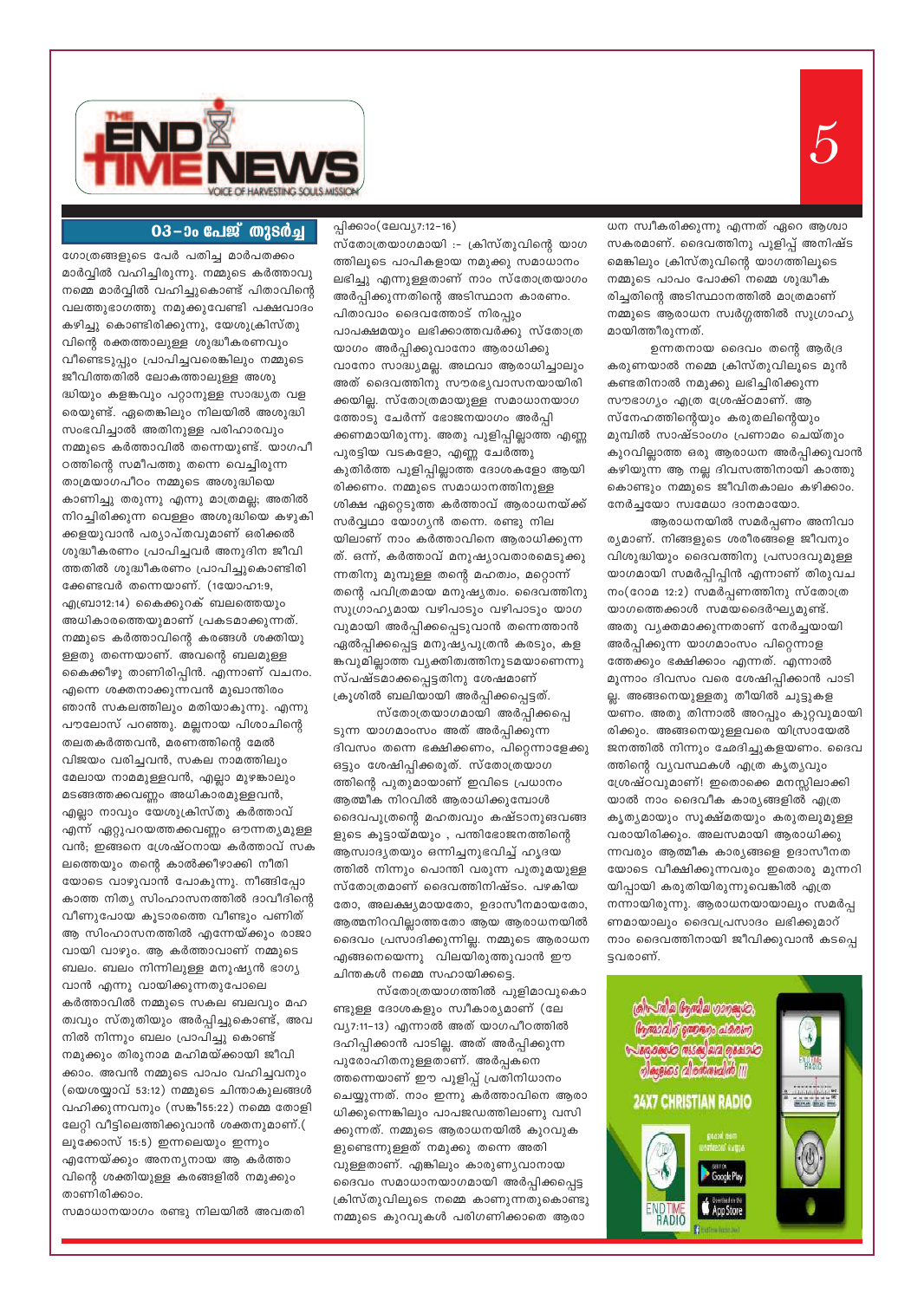6

20600000



## പി വൈ പി എ യുടെ മെഗാ ബൈബിൾ ക്വിസ് 2020 ൽ ഒന്നാം സ്ഥാനം ഏ ജി കൂവൈറ്റ് കരസ്ഥമാക്കി.

കുവൈറ്റ്: ഐ പി സി കുവൈറ്റ് യുവജന സംഘടനയായ പി വൈ പി എ യുടെ നേതൃത്വ ത്തിൽ ജനുവരി 10 ന് നടത്തിയ മെഗാ ബൈബിൾ ക്വിസ് 2020 ൽ 16 ടീമുകൾ പങ്കെടുത്തതിൽ ഒന്നാം സ്ഥാനം ഏ ജി കുവൈറ്റ് (200  $\operatorname{K}$   $\operatorname{D}$ ), രാം സ്ഥാനം ഷാരോൺ ഫെലോഷിപ്പ് ചർച്ച് എബനേസർ(125  $\rm{K}$  D), മൂന്നാം സ്ഥാനം ഐ പി സി പെനിയേലും (75  $\rm{K}$  D)കരസ്ഥമാക്കി.യെഹ സ്കേൽ,അപ്പോ.പ്രവർത്തികൾ,ലൂക്കോസ് എന്നീ പുസ്തകങ്ങൾ ആസ്പദമാക്കി വിവിധ റൗു കളായാണ് മത്സരം നടത്തിയത്.

> ബെഥേൽ ബൈബിൾ കോളേജ് ബിരുദദാന സമ്മേളനം പെബ്രു. 2ന്

> പുനലൂർ: അസംബ്ലീസ് ഓഫ് ഗോഡ് സ്ഥാപന മായ ബെഥേൽ ബൈബിൾ കോളേജ് ബിരുദ ദാന സമ്മേളനം ഫെബ്രുവരി 2ന് ഞായറാഴ്ച വൈകുന്നേരം 4.30 ന് നടക്കും. പ്രിൻസിപ്പാൾ റവ. സാമുവൽകുട്ടി ആദ്ധ്യക്ഷത വഹിക്കും. റവ. ഡോ.ഫിന്നി ഫിലിപ്പ് മുഖ്യ സന്ദേശം നൽകും. ഏ ജി മലയാളം ഡിസ്ട്രിക്ട് സൂപ്രണ്ട് പാസ്റ്റർ പി എസ് ഫിലിപ്പ് സമർപ്പണ പ്രാർത്ഥന നടത്തും. എക്സിക്യൂട്ടീവ് കമ്മിറ്റി അംഗങ്ങൾ, മേഖല ഡയ റക്ടർമാർ, പൂർവ്വ വിദ്യാർത്ഥി കമ്മിറ്റി അംഗ ങ്ങൾ, സഭാ ശുശ്രൂഷകൻമാർ, പ്രെസ്ബിറ്റേഴ്സ്, അഭ്യൂദയകാംക്ഷികൾ കൂടാതെ സ്വദേശത്തും, വിദേശത്തുമുള്ള അനേകർ ഈ സമ്മേളനത്തിൽ പങ്കാളികൾ ആകും.

### യു പി എഫ് ഭക്തവത്സലൻ സംഗീതപു രസ്കാരം സൂര്വ സ്റ്റാൻലിക്ക്

കുന്നംകുളം യുണൈറ്റഡ് പെന്തക്കോസ്ത് ഫെലോഷിപ്പ് യൂത്ത് വിങ്ങിന്റെ യു പി എഫ് –ഭ കതവത്സലൻ സംഗീത പുരസ്കാരത്ത<mark>ി</mark>ന് ഏറ്റവും കൂടുതൽ പോയിന്റ് നേടി ചർച്ച<mark>്</mark> ഓഫ് ഗോഡ് ചേലക്കര കുറുമല ദൈവസഭാംഗമായ സൂര്യ സ്റ്റാൻലി അർഹയായി. ക്രൈസ്തവ സംഗീത ലോകത്തെ അനുഗ്രഹീത സംഗീത ജ്ഞൻ പാസ്റ്റർ ഭക്തവത്സലൻ തന്റെ സ്വദേ ശത്തെ സംഗീതപ്രതിഭകളെ കണ്ടെത്തുവാനും, ദൈവം നൽകിയ താലന്തുകൾ ദൈവനാമ മഹ ത്വത്തിനായി കൂടുതൽ വിനിയോഗിക്കുവ<mark>ാ</mark>ൻ പ്രചോദനം നൽകു വാനു മാണ് .<br>അവാർഡെന്ന് പാസ്കർ ഭക്തവത്സലൻ പറഞ്ഞു. ജനുവരി 24 മുതൽ 26 വരെ കുന്നംകുളം സുവാർത്താ നഗറിൽ നടക്കുന്ന റിവൈവൽ 2020 യുപിഎഫ് 39 മത് വാർഷിക കൺവൻഷന്റെ സമാപന സമ്മേളനത്തിൽ വെച്ച് ഈ അവാർഡ് സമ്മാനിക്കും.



പ്രവർത്തന ങ്ങളെയും പരാമർശി ച്ചാണ് പുര സ്കാരം നൽകിയത്. ഡിസംബർ 12 ന് ഐഇഎം ആഡിറ്റോറിയ ത്തിൽ വെച്ച്  $m$ s $m$ ചട ങ്ങിൽ കെ യു എൻ ഡയറ

ക്ടർ ഡോ.അയിങ്ങ് കൊൻയാക് പുരസ്കാരം നൽകി. ഇദംപ്രഥമായാണ് കേരളത്തിൽ നിന്നൊ രാൾ ഈ പുരസ്കാരം നേടുന്നത്. 25 വർഷ മായി മാവേലിക്കര ഐഇഎം ഡയറക്ടറായി റെജി പ്രവർത്തിക്കുന്നു.



### ഇയർ അവാർഡ് ലഭിച്ചു. മാവേലിക്കര: വടക്കുകിഴക്കൻ സംസ്ഥാനങ്ങ

ളിലെ സാമൂഹ്യ പ്രവർത്തനങ്ങളിൽ ഏർപ്പെട്ടിരി ക്കുന്ന കെ യു എൻ സൊസൈറ്റിയുടെ ഈ വർഷത്തെ ഫിലാൻസ്ത്രോപ്പിക്മാൻ ഓഫ് ദ ഇയർ അവാർഡ് കല്ലുമല ആസ്ഥാനമായി പ്രവർത്തിക്കുന്ന ഇന്ത്യാ ഇവാഞ്ചലിക്കൽ മി,ൻ ഡയറക്ടർ റവ.റെജി കെ തോമസിന് ലഭിച്ചു. 2018-2019 വർഷങ്ങളിലെ വെള്ളപ്പൊക്ക ദുരിതാ ശ്വാസ പ്രവർത്തനങ്ങളിൽ കേരളസമൂഹത്തിന് നൽകിയ സംഭാവനകളെയും ഐഇഎം

#### $01 - 3$ ം പേജ് തുടർച്ച

ത്തുക്കളോട് ആവശ്യപ്പെട്ടു.

ഈ സന്ദേശങ്ങൾ ഓൺലൈനായി വ്യാപകമായി പ്രചരിച്ചു.അഭ്യൂഹങ്ങൾ പ്രചരിപ്പിച്ചെന്നാരോപിച്ച് ജനുവരി 3 ന് ചൈനീസ് അധികൃതർ നടപടി സ്ഥീകരിച്ചു. ഒടുവിൽ തനിക്ക് തെറ്റുപറ്റിയെന്നും ഭാവിയിൽ ആവർത്തിക്കില്ലെന്നും സതൃവാ ങ്മൂലം നൽകിയതോടെയാണ് അധികൃതർ നട പടി അവസാനിപ്പിച്ചത്. എന്നാൽ ഈ മുന്നറിയിപ്പ് സത്യമായി മാറുകയാണ് ചെയ്തത്.

<u> റിപ്പബ്ലിക് ദിന പരേഡിൽ</u> സ്ഥിര മായി പാടാറുള്ള ക്രിസ്തീയ ഗാനം ഒഴിവാക്കി കേന്ദ്ര സർക്കാർ



ഡൽഹി: റിപ്പബ്ലിക് ദിന പരേഡിൽ ബീറ്റിംഗ് റിട്രീറ്റ് സ്ഥിരമായി പാടാറുള്ള എബൈഡ് വിത്ത് മി എന്ന ക്രിസ്തീയ ഗാനമാണ് കേന്ദ്ര സർക്കാർ ഇത്തവണ ഒഴിവാക്കിയിരിക്കുന്നത്. 19 –ാം നൂറ്റാ ണ്ടിൽ സ്കോട്ടിഷ് കവിയായ ഹെൻട്രി ലൈറ്റ് എഴുതിയതാണ് ഈ കവിത. മൈസൂർ രാജാ വിനെ സന്ദർശിച്ച വേളയിൽ അദ്ദേഹത്തെ സ്വീക രിക്കുന്നതിനു വേണ്ടി മൈസൂർ പാലസ് ബാൻഡ് പാടിയ പാട്ടായിരുന്നു ഇത്. ഗാന്ധിജിക്ക് ഈ പാട്ട് വളരെയധികം ഇഷ്ടമായി. അതിനാൽ ഗാന്ധിജിയോടുള്ള ആദര സൂചകമായി 1950 ൽ മൈസൂർ ബാൻഡിനെക്കൊണ്ട് റിപ്പബ്ലിക് ദിന ത്തിൽ ഈ ഗാനം പാടിപ്പിച്ചിരുന്നു.2017 ലും 2018 ലും ഈ ഗാനം റിപ്പബ്ലിക് ദിന പരേഡിൽ പാടി യിരുന്നു.എന്നാൽ ഈ വർഷം ഈ ഗാനം ഒഴി വാക്കി ഇതിനു പകരം വന്ദേമാതരം ആലപിക്കും.

#### $01 - 30$  പേജ് തുടർച്ച

കുറ്റങ്ങൾ. സെനറ്റിൽ രണ്ടിനും വെവ്വേറെ വോട്ടെ ടുപ്പ് നടത്തി.

അമേരിക്കൻ പ്രസിഡന്റായി താൻ തന്നെ എക്കാ ലവും തുടരുമെന്ന വീഡിയോ ഡോണാൾഡ് ട്രംപ് ഷെയർ ചെയ്തിട്ടുണ്ട്. സെനറ്റിലെ ട്രംപിന്റെ വിജയം ഒട്ടും അപ്രതീക്ഷിതമായിരു ന്നില്ല. റിപ്പബ്ലിക്കൻ പാർട്ടിക്ക് ഭൂരിപക്ഷമുള്ള സെനറ്റിൽ വിധി ട്രംപിന് അനുകൂലമാകുമെന്നു തന്നെയായിരുന്നു പ്രതീക്ഷ.പ്രസിഡന്റിന്റെ പ്രവർത്തി തെറ്റും ലജ്ജാകരവുമാണ്. എന്നാൽ സ്ഥാനത്തുനിന്ന് പുറത്താക്കാൻ മാത്രം ഗൗരവ കരമല്ലെന്നാണ് റിപ്പബ്ലിക്കൻ അംഗങ്ങൾ പ്രതിക രിച്ചത്. അതേസമയം, റിപ്പബ്ലിക്കൻ സെനറ്റർ മിറ്റ് റോമ്നി സ്വന്തം പാർട്ടിക്കാരനായ ഒരാളെ പുറ ത്താക്കുന്നതിനുള്ള പ്രമേയത്തെ അനുകൂലിച്ചത് അമേരിക്കൻ ചരിത്രത്തിലെ ആദ്യ സംഭവമായി മാറി

ഡെമോക്രാറ്റിക് നേതാവ് ജോ ബൈഡനും മകനും നേരെ അന്വേഷണം നടത്താൻ യുക്രൈ നുമേൽ സമ്മർദ്ദം ചെലുത്തിയെന്ന കേസിലാണ് ട്രംപിനു നേരേയുള്ള ഇംപീച്ച്മെന്റ് നടപടിക്കു തുടക്കം.2019 ഡിസംബർ 18 നായിരുന്നു ഡെമോ ക്രാറ്റുകൾക്ക് ഭൂരിപക്ഷമുള്ള യു എസ് ജനപ്ര തിനിധി സഭയിൽ ട്രംപിനെതിരായ ഇംപീച്ച്മെന്റ് പ്രമേയം അംഗീകരിച്ചത്. തുടർന്നായിരുന്നു സെനറ്റിലെ വിചാരണ. ഇതോടെ ജനപ്രതിനിധി സഭയിൽ ഇംപീച്ച് ചെയ്യപ്പെടുകയും സെനറ്റ് മുമ്പാകെ വിചാരണയ്ക്കെത്തുകയും ചെയ്ത മൂന്നാമത്തെ പ്രസിഡന്റായി ട്രംപ് മാറി.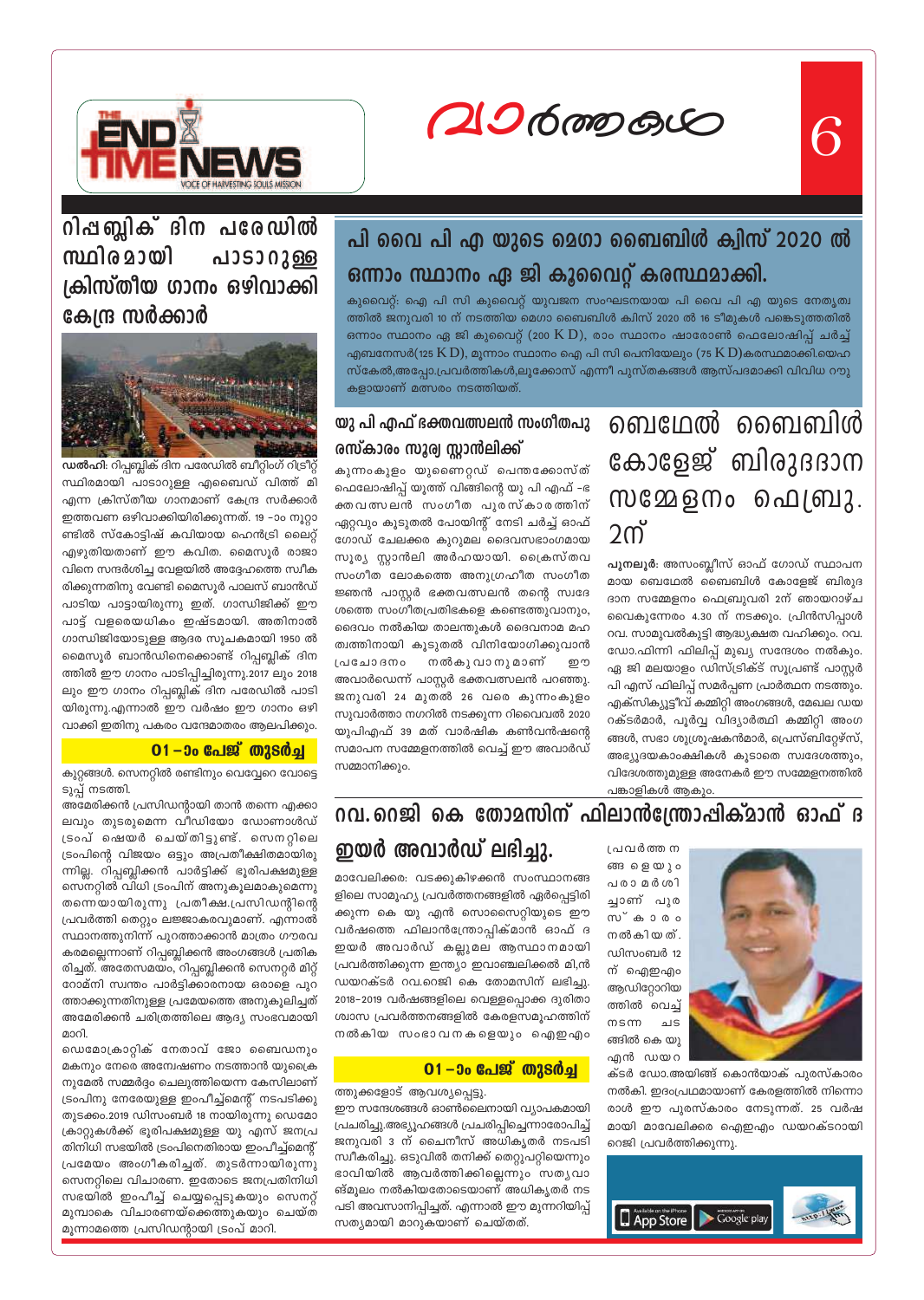

# $206$  mp  $60$

- 1. ജ്ഞാനം ഒരു നിധിയാണ് പ്രയോഗം ആണ് അതിന്റെ താക്കോൽ
- 2. ദൈവത്തിന്റെ പണിശാലയിലെ വലിയ ഒരു ഉപകരണമാണ് കഷ്ടത.
- 3. ദൈവം നമ്മുടെ കുറ്റം ക്ഷമിച്ചാലും നാം നമ്മോടു തന്നെ ക്ഷമിക്കാതിരി ക്കുന്ന അവസ്ഥയിലും നാം അസ്വസ്ഥരായി തീരാവുന്നതാണ്.
- 
- 4. ദേവാലയത്തോടു അടുത്തിരിക്കു ന്തോറും
- ദൈവത്തോടു അകന്നിരിക്കുന്നു.
- 5. പ്രാർത്ഥന വിശ്വാസത്തിന്റെ ശബ്ദമാ ണ്.
- 6. ഏറ്റവും പ്രധാനമായി പഠിക്കുവാനു ള്ളത്
- സ്വാർത്ഥതയെ നിയന്ത്രിക്കുവാനാണ്



Pr.P.V.S C.BD

- 7. വിലയുള്ള വ്യക്തിക്കേ മനുഷ്യരിലുള്ള മുല്യം കണ്ടെത്തുവാൻ കഴിയു.
- 8. അസൂയ ആത്മാവിന്റെ ദാരിദ്ര്യത്തിൽ നിന്നും ഉടലെടുത്തതാണ്.
- 9. പ്രശംസ വേണ്ടെന്നു പറയുന്നവൻ രണ്ടു തവണ പ്രശംസിക്കണമെന്ന ആഗ്രഹം കൊണ്ടാണ്.

10. സ്വയം അളക്കുവാൻ ശരിക്കു കഴിയു ന്നവന് ആത്മപ്രശംസയ്ക്ക് ഇട കുറയും.

#### അമേ രി ക്ക യിൽ പബ്ലിക് സ്കുളുകളിൽ പ്രാർത്ഥന നട ത്തുന്നതിനുള്ള നടപടികൾ ത്വരിതപ്പെടുത്തും.

വാഷിംഗ്ടൺ: രാജ്യത്തുള്ള എല്ലാ പബ്ലിക് സ്കൂളുകളിലും ഇനി മുതൽ പ്രാർത്ഥന നടത്തു ന്നതിനുള്ള ഫെഡറൽ ഫ് അനുവദിക്കാനുള്ള നടപടികൾ ത്വരിതപ്പെടുത്തുമെന്ന് വൈറ്റ് ഹൗസ് പ്രസ്താവിച്ചു.

ഫെഡറൽ പരിപാടികളിൽ റിലീജിയസ് ഓർഗ സേഷനുകൾക്ക് കൂടുതൽ പ്രാധാന്യം നൽകു ന്നതിന് പ്രസിഡന്റ് ട്രംപ് നടപടികൾ സ്വീകരി ക്കുന്നതായും പ്രസ്താവനയിൽ പറയുന്നു.

ട്രംപിന്റെ ഇവാഞ്ചലിക്കൽ അഡൈസറി ബോർഡ് അംഗം ജോണി മൂർ വൈറ്റ് ഹൗസിന്റെ പുതിയ നീക്കത്തെ സ്വാഗതം ചെയ്തു.





തിരുവല്ല: തിരുവല്ലയിലെ ഐപിസി പ്രയർ സെന്റർ സഭാ നേതൃത്വം നൽകുന്ന കരിസ്മ ക്രൂസേഡ് 2020 ജനുവരി 26 മുതൽ ഫെബ്രുവരി 2 വരെ മഞ്ഞാടി ജംഗ്ഷനിലുള്ള പ്രയർ സെന്റർ സഭയുടെ സ്റ്റേഡി യത്തിൽ നടക്കും. ക്രൂസേഡ് സഭാ സ്ഥാപകനും സീനിയർ ശുശ്രൂഷകനുമായ പാസ്റ്റർ രാജു പൂവ ക്കാല ഉദ്ഘാടനം ചെയ്യും. പ്രശസ്ത പ്രാസംഗീക രായ റവ.എൻ. പീറ്റർ, സാറാ കോവൂർ എന്നിവർ ദൈവവചനം പ്രസംഗിക്കും. ഇവരെ കൂടാതെ റവ.

ഡോ.കെ.സി.ജോൺ, പാസ്റ്റർമാരായ ബാബു ചെറിയാൻ, പി.സി.ചെറിയാൻ,റെജി ശാസ്താംകോ ട്ട, അനീഷ് കൊല്ലം എന്നിവരും പ്രസംഗിക്കും. പ്രയർ സെന്റർ വോയ്സ് ഗാന ശുശ്രൂഷ നിർവ ഹിക്കും. 26 ന് ആരാധനയോടെ ആരംഭിക്കുന്ന യോഗങ്ങൾ ദിവസവും പകലും രാത്രിയിലുമായി നടക്കുന്നു. രാത്രി യോഗം കഴിഞ്ഞ് വിവിധ സ്ഥല ങ്ങളിലേയ്ക്ക് വാഹനസൗകര്യം ഉണ്ടായിരിക്കും. വിശദ വിവരങ്ങൾക്ക് : 9447563009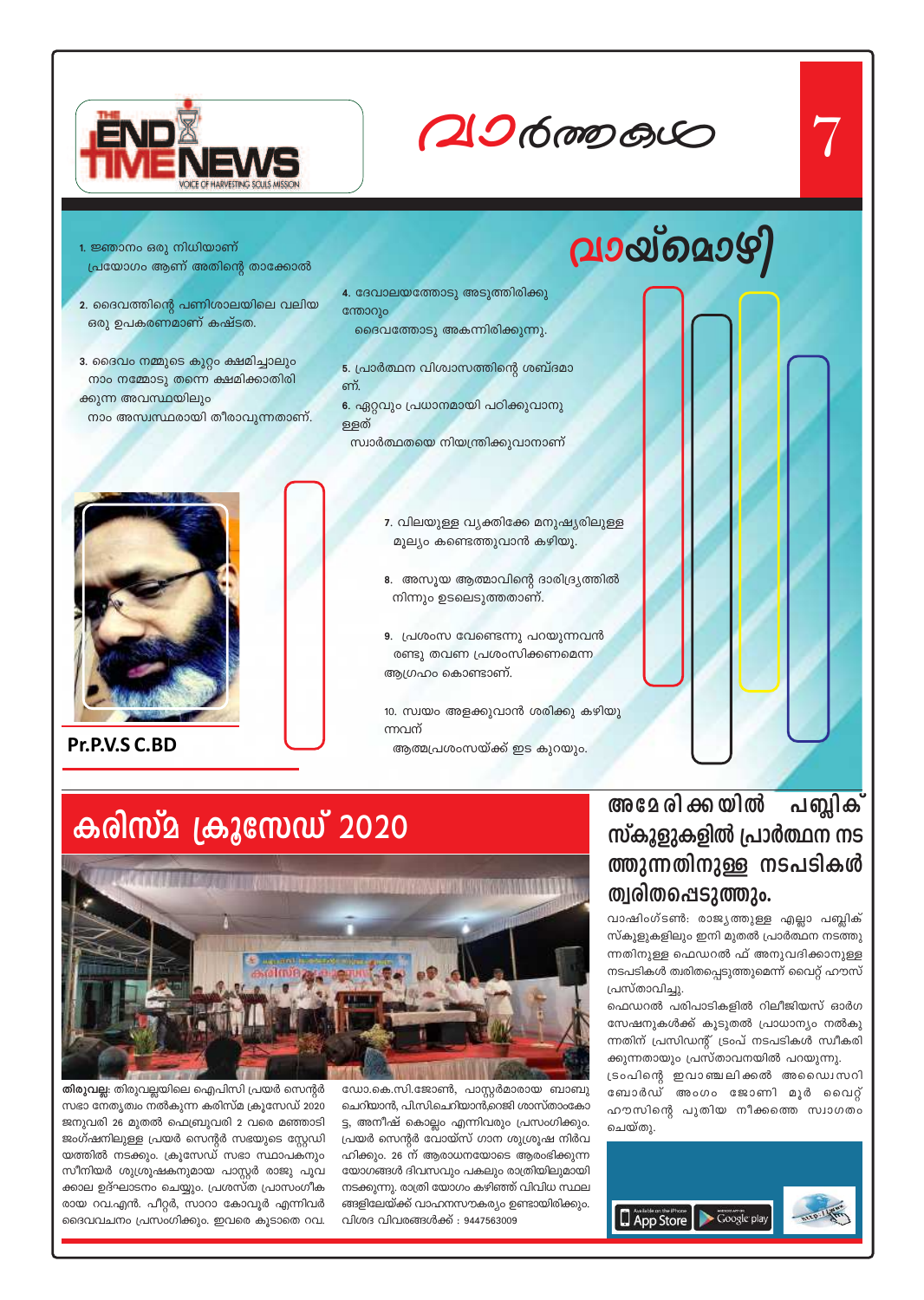





 $8$ 

പ്രാസ്റ്റർ ഷിബു തോമസ്, ഒക്കലഹോമ.<sub>,</sub>

ള്ളതായി മാറി. കുനിഞ്ഞ ശിരസ്സുകൾ ഉയരുന്നു. വീും ആഘോഷങ്ങൾ തുട രുന്നു. ശൂന്യത നികത്തുന്ന യേശുവിനെ തിരിച്ചറിഞ്ഞ വിരുന്നുവാഴിയും വീട്ടുകാ രനും. വിവാഗത്തിന്റെ ആദ്യദിനം തന്നെ ക്രിസ്തവിന്റ അത്ഭുതം ക ദമ്പതിമാർ. അനു സ രിക്കു ന്ന വർക്കു വേി, അത്ഭുതം ചെയ്യുന്നവനെ ക ശുശ്രൂഷ ക്കാർ. കൽപാത്രത്തിനും കലവറയിൽ എത്താം എന്നു തിരിച്ചറിഞ്ഞ ദിവസം. ഇവിടെ നാം വായിക്കുന്നു: അവൻ തന്റെ മഹത്വം വെളിപ്പെടുത്തി. അവിടുന്ന് നമു ക്കായി ചെയ്യുന്ന ഓരോ അത്ഭുതത്തിൽ കൂടിയും അവിടുത്തെ തിരുനാമം മഹത്വം എടുക്കുകയാണ്.

നിങ്ങളുടെ ജീവിതത്തിൽ ഒരത്ഭു ത്തിനായി യേശുവിങ്കലേക്ക് കണ്ണുകൾ ഉയർത്തുക. അവൻ എന്നോടു പറ്റിയിരി ക്കയാൽ ഞാൻ അവനെ ഉയർത്തും.(സ ස<sup>191:14</sup>)

പ്രാർത്ഥന:

യേശുവെ എന്റെ ജീവിത്തിൽ

ഇന്ന് ഒരത്ഭുതത്തിന്റെ ആരംഭം കുറിക്കേ ണമേ. എനിക്കും അനേകർക്കും അത് വിശ്വാസത്തിനു കാരണമായിത്തീർന്ന് അവിടുത്തെ മഹത്വം വെളിപ്പെടുത്തേണ മേ....ആമൻ.

ന്തപുരം സ്വദേശിയായ ഏഴ് വയസ്സുള്ള അനന്തു എന്ന ബാലന്റെ നൊമ്പരപ്പിക്കുന്ന ജീവിതാവസ്ഥ പ്രേക്ഷകരിൽ എത്തിച്ച ന്യൂസ് സ്റ്റോറിക്ക് പവർ വിഷൻ ടി വിക്ക് ലഭിച്ചു.

ജൂറി ശുപാർശ ചെയ്ത അവാർഡിനർഹമായ കൃതികൾ ഡിസം.30 ന് തിരുവല്ലയിൽ കൂടിയ അവൈലബിൾ കമ്മിറ്റി വിലയിരുത്തി. ഐപിസി ഗ്ലോബൽ മീഡിയ അസോസിയേഷൻ വൈസ് പ്രസിഡന്റ് പാസ്റ്റർ സാംകുട്ടി ചാക്കോ നിലമ്പൂർ അദ്ധ്യക്ഷനായിരുന്നു. എക്സിക്യൂട്ടീവ് അംഗങ്ങ ളായ പാസ്റ്റർ അച്ചൻകുഞ്ഞ് ഇലന്തൂർ, ഫിന്നി പി മാത്യൂ, സജി മത്തായി കാതേട്ട് എന്നിവർ സന്നിഹിതരായിരുന്നു. കുമ്പനാടി കൺവൻഷ നോടനുബന്ധിച്ച് ജനുവരി 17 ന് ഉച്ചകഴിഞ്ഞ് നട ക്കുന്ന മീറ്റിംഗിൽ അവാർഡുകൾ വിതരണം ചെയ്യും.

**അടയാകൃങ്ങക്വുക്ക BOOOGO** 



 $\mathbf{CQ}$ ശു ഇതിനെ അടയാളങ്ങ ളുടെ ആരംഭമായി ഗലീലയിലെ കാനാ വിൽ വച്ച് ചെയ്തു തന്റെ മഹത്വം വെളി പ്പെടുത്തി; അവന്റെ ശിഷ്യന്മാർ അതിൽ വിശ്വസിച്ചു.(യോഹ 2:11)

യേശു കടന്നുവരുന്ന, പങ്കെടു ക്കുന്ന എല്ലാ ഭവനങ്ങളിലും പുതുവീ ഞ്ഞിന്റെ, പുത്തൻഅനുഭവങ്ങൾ തുറക്ക പ്പെടും. കാനായിലെ കല്യാണവീട് ആഘോഷ തിമിർപ്പുകൾക്കിടയിൽ പെട്ടെന്ന് നിരാശയിലാു. കരുതി വച്ചത് തികയാതെ വന്നപ്പോൾ, അപമാനഭാര ത്താൽ കുനിയുന്ന ശിരസ്സുകൾ അവിടെ

യവിടെ കാണാം. പലരുടെ ചോദൃശര ങ്ങൾക്ക് മുൻപിൽ ഉത്തരം കിട്ടാതെ വീർപ്പുമുട്ടുന്ന നടത്തിപ്പുകാരെ കാണുന്നില്ലേ? പെട്ടെന്നിതാ യേശുവിന്റെ ശക്തി അവിടെ വെളിപ്പെട്ടു. അവൻ എന്തു കൽപ്പിച്ചാലും അതു ചെയ്യാൻ തയ്യാറുള്ള ഒരുപറ്റം ശുശ്രൂഷക്കാർ പച്ചവെള്ളം കിണ റ്റിൽ നിന്ന് സംശയം കൂടാതെ കോരി കൽപാത്രങ്ങളിൽ നിറച്ചപ്പോൾ അവിടെ അത്ഭുതം വെളിപ്പെട്ടു. കിണറ്റിലെ പച്ചവെള്ളം കലവറയിൽ വീഞ്ഞായിത്തീർന്നു. നിറമില്ലാത്തതിന് നിറം വന്നു-മണമില്ലാത്തതിനു സുഗന്ധം ലഭിച്ചു. രുചിയില്ലാത്തത് നാവിൽ രുചിയേ റുന്നതായി, വിലയില്ലാത്തത് വിലപിടിപ്പു

ഐപി സി ഗ്ലോബൽ മീഡിയ അസോസിയേഷൻ 2018 ലെ മികച്ച രചനകൾക്കുള്ള അവാർഡുകൾ പ്രഖ്വാപിച്ചു.

കുമ്പനാട്: മികച്ച പുസ്തകത്തിനുള്ള അവാർഡ് ക്രൈസ്തവ ലോകത്തെ വേറിട്ട എഴുത്തുകാ രനും പ്രഭാഷകനും വേദാധ്യാപകനുമായ പാസ്റ്റർ ഫിലിപ്പ് തോമസിന്റെ "സത്യത്തിന്റെ തൂണും അടിസ്ഥാനവുമായ ദൈവസഭ" എന്ന ഗ്രന്ഥത്തി നാണ് ലഭിച്ചത്.

മികച്ച ലേഖനം(മലയാളം) നിലമ്പൂർ സ്വദേശിയും മികച്ച പ്രഭാഷകനും വേദാധ്യാപകനും ന്യൂയോർക്ക് ഇന്ത്യാ ക്രിസ്ത്യൻ അസംബ്ലി സഭ യിൽ സീനിയർ ശുശ്രൂഷകനുമായ ഡോ. വിൽസൺ വർക്കിയുടെ ഹാലേലൂയ്യായിൽ പ്രസിദ്ധീകരിച്ച "കൃപ ലഭിച്ച മറിയ" എന്ന ലേഖ

നത്തിന് ലഭിച്ചു. മികച്ച ലേഖനം(ഇംഗ്ലീഷ്) ഇന്ത്യാ ബൈബിൾ സെമിനാരിയിലെ അദ്ധ്യാപകനായ ഡോ.ഷൈ ബുവിന്റെ റിവൈവ് മാസികയിൽ പ്രസിദ്ധീക രിച്ച Church life ediflication of Christians" എന്ന ലേഖനത്തിനാണ് ലഭിച്ചത്. വനിതകൾക്കുള്ള അവാർഡ് സാഹിത്യരംഗത്ത് തനതായ വ്യക്തി മുദ്ര പതിപ്പിച്ച സാലി മോനായിയുടെ ഉത്തമ സ്ത്രീ വനിതാ മാസികയിൽ പ്രസിദ്ധീകരിച്ച "മേരി റീഡ് ഭാരതത്തിലെ കുഷ്ഠരോഗികളുടെ

നല്ല ടി വി ഷോ യ്ക്കുള്ള അവാർഡ് തിരുവന

മിഷനറി''എന്ന ലേഖനത്തിനാണ്.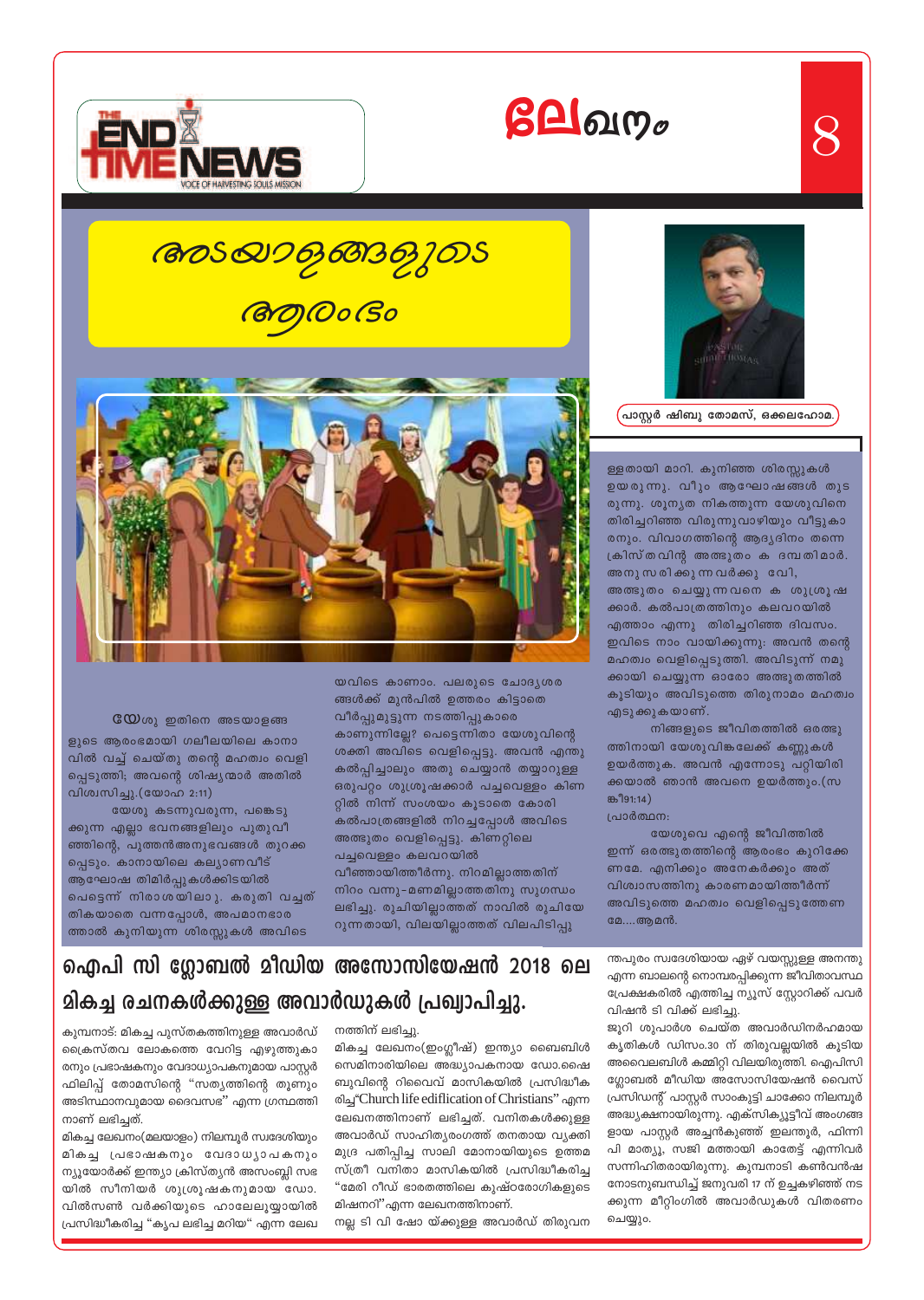20600000



## കർണാടകയിൽ അന്ധവിശ്വാസ നിരോധന നിയമം പ്രാബല്വത്തിൽ

ബെംഗളൂരു: കർണാടകത്തിൽ അന്ധവിശ്വാസ നിരോധന നിയമം നടപ്പാക്കിക്കൊണ്ടുള്ള വിജ്ഞാപനം ബിജെപി ഗവർൺമെന്റ് പുറത്തി റക്കി. അന്ധവിശ്വാസങ്ങൾ പ്രചരിപ്പിക്കയോ, മനു ഷ്യത്വത്തിനു നിരക്കാത്ത ദുരാചാരങ്ങൾ നടത്തു കയോ ചെയ്താൽ ഇനി ഏഴുവർഷം തടവും 50,000 രൂപ പിഴയും ശിക്ഷയാകും.

സാധാരണക്കാരെ ബാധിക്കുന്ന ക്രൂരവും വഞ്ച നാപരവുമായ ദുരാചാരങ്ങൾ കുറ്റകൃത്യമാക്കു ന്നതാണ് നിയമം. ആഭിചാരവും ദുർമന്ത്രവാദവും ഇനി കുറ്റകരമാണ്. ആരോഗ്യപരമായ സാമൂഹിക അന്തരീക്ഷം നിലനിർത്തുകയും സമൂഹത്തിൽ ശാസ്ത്രീയ അവബോധമുണ്ടാക്കുകയുമാണ് ലക്ഷ്യമെന്ന് നിയമത്തിൽ പറയുന്നു.എല്ലാ അന്ധ വിശ്വാസങ്ങളും ക്രിമിനൽ കുറ്റമാകും. കുറ്റകര മാകുന്ന ദുരാചാരങ്ങൾ ഇവയാണ്.

ആഭിചാരം, ദുർമന്ത്രവാദം, നിധിക്കു വേണ്ടി യുള്ള പൂജ. ബ്രാഹ്മണർ ഭക്ഷണം കഴിച്ച ഇല യിൽ ഉരുളുക, മനുഷ്യന്റെ അന്തസ്സിനെ ബാധി ക്കുന്ന ദുരാചാരങ്ങൾ, സ്ത്രീകളെ വിവസ്ത്ര യാക്കി നിർത്തൽ, നഗ്നനാരീപൂജ, നരബലി, മൃഗ ങ്ങളുടെ കഴുത്തിൽ കടിച്ച് കൊല്ലുക, ഉത്സവ ത്തിന്റെ ഭാഗമായുള്ള കനൽനടത്തം, വശീകരണ ഉപാധികൾ, പൂജകൾ, ഇതിനായുള്ള പരസ്യം, പൂജകളിലൂടെ അസുഖം മാറ്റൽ, കാര്യസിദ്ധിക്കാ യുള്ള പൂജകൾ, കുട്ടികളെ ഉപയോഗിച്ചുള്ള അപകടപരമായ ആചാരങ്ങൾ, നാവിലും കവി ളിലും കമ്പി കുത്തിയിറക്കുക, പ്രേതത്തിന്റെ പേരിൽ ഭീതിപ്പെടുത്തൽ.

2017 ൽ മുഖ്യമന്ത്രിയായിരുന്ന സിദ്ധരാമയ്യയാണ് നിയമം കൊണ്ടുവന്നത്. നിയമസഭ പാസാക്കിയ വില്ലിന് ഗവർണർ വാജുഭായ് വാല അനുമതിയും നൽകിയിരുന്നു എന്നാൽ എതിർപ്പുകൾമൂലം ഈ നിയമം നടപ്പിലാക്കുവാൻ സാധിച്ചിരുന്നില്ല. ദൈവീക രോഗശാന്തിക്ക് വേണ്ടിയുള്ള പ്രാർത്ഥ നകൾ നടത്തിയാൽ നിയമത്തിന് മുന്നിൽ വരു മെന്ന ഭീതിയിലാണ് ചില പെന്തക്കോസ്ത് സമൂ ഹം

#### യുഎഇ– യുപിഎഫ് 2020–21 ലേയ്ക്ക് പുതിയ ഭാരവാഹികൾ

ഷാർജ വർഷിപ്പ് സെന്ററിൽ വെച്ച് യുണൈറ്റഡ് പെന്തക്കോസ്ത് ഫെലോഷിപ്പ് യുഎഇ യുടെ ജനറൽബോഡി കൂടി പുതിയ ഭാരവാഹികളെ തിരഞ്ഞെടുത്തു. പാസ്റ്റർ ജോൺ മാത്യൂ (പ്രസി ഡന്റ്) പാസ്റ്റർ ബിനു ജോൺ (വൈസ് പ്രസിഡന്റ്) ബ്രദർ ജിബു മാത്യൂ (സെക്രട്ടറി) ബ്രദർ ജെയിൻ വി ജോൺ (ജോ. സെക്രട്ടറി) ബ്രദർ കെ പി ബാബു (ട്രഷറർ) ബ്രദർ റെജി യോഹ ന്നാൻ (ജോ.ട്രഷറർ) ബ്രദർ കെ ജോഷ്വാ, ഇവാ.അഭിലാഷ് കോശി മാത്യൂ (ഓഡിറ്റർമാർ) ബ്രദർ സന്തോഷ് ഈപ്പൻ (ജനറൽ കോർഡിനേറ്റർ) പാസ്റ്റർ ദിലു ജോൺ, പാസ്റ്റർ ബ്ലസ്സൻ ചെറിയാൻ, പാസ്റ്റർ തോമസ് എബ്രഹാം (ക്യാമ്പ് കോർഡിനേറ്റർമാർ) പാസ്റ്റർ ജോൺ കോശി (മീഡിയ കോർഡിനേറ്റർ) എന്നിവരാണ് പുതിയ ഭാരവാഹികൾ.

#### ്റീബൂട്ട്"യുവ ജന ക്വാമ്പ് ടോറോന്റോയിൽ

9

കാനഡ: കാനഡ സ്പിരിച്ച്യൽ ഗ്രൂപ്പിന്റെ ആഭി മുഖ്യത്തിൽ യുവജനങ്ങൾക്കായുള്ള പ്രത്യേക ക്യാമ്പ് ഏപ്രിൽ 10 മുതൽ 12 വരെ ബർലിംഗ്ട ണിലുള്ള ഹോളിഡേ ഇൻ ബർലിംഗ്ടൺ കോൺഫ്രൻസ് സെന്ററിൽ വെച്ച് നടത്തപ്പെടും. ഏപ്രിൽ 10 ന് വൈകുന്നേരം 5 മണിക്ക് ആരംഭി ക്കുന്ന ക്യാമ്പ് ഏപ്രിൽ 12 ന് ഉച്ചയ്ക്ക് അവസാ നിക്കും.18-30 വരെ പ്രായമുള്ളവർക്ക് പങ്കെടു ക്കാം. കാനഡയിലെ വിവിധ പട്ടണങ്ങളിലെ കോളേജുകളിൽ നിന്നുള്ള യുവജനങ്ങൾ പങ്കെ ടുക്കുന്നു.പ്രെയ്സ് & വർഷിപ്, കൗൺസിലിങ്ങ്, ടാലന്റ് നൈറ്റ് തുടങ്ങിയ പ്രോഗ്രാമുകൾ ഉണ്ടാ യിരിക്കും. ആദ്യം രജിസ്റ്റർ ചെയ്യുന്ന 100 മാത്ര മാണ് പ്രവേശനം. ഭക്ഷണവും ഉൾപ്പെടെ 100 ഡോളർ ആണ് രജിസ്ട്രേഷൻ ഫീസ്.

#### ഐപിസി സെന്റർ ൈവക്കം

#### കൺവൻഷൻ ഫെബ്രു. 20 – 23 വരെ

ഐപിസി വൈക്കം സെന്ററിൻറെ 64 മത് കൺവൻഷൻ ഫെബ്രുവരി 20 മുതൽ 23 വരെ കുറുപ്പുന്തറ മാഞ്ഞൂർ ഗ്രാമപഞ്ചായത്ത് ഗ്രൗണ്ടിൽ വെച്ച് ദിവസവും വൈകിട്ട് 6 മണി മൂതൽ 9 മണി വരെ യോഗങ്ങൾ നടത്തപ്പടും. ഐപിസി വൈക്കം സെന്റർ മിനിസ്റ്റർ പാസ്റ്റർ രാജു ആനിക്കാട് ഉദാഘാടനം ചെയ്യും. പാസ്റ്റർ സാം ജോർജ്ജ്, പാസ്റ്റർ ഫിലിപ്പ് പി തോോാമ സ്, പാസ്റ്റർ എം ജയരാജ്, പാസ്റ്റർ എബ്രഹാം മറ്റത്തിൽ എന്നിവർ ദൈവവചനം സംസാരി ക്കും. സെന്റർ ക്വയർ സംഗീത ശുശ്രൂഷയ്ക്ക് നേതൃത്വം നൽകും.



harvestingsoulsmission@gmail.com

www.harvestingsoulsmissioninc.org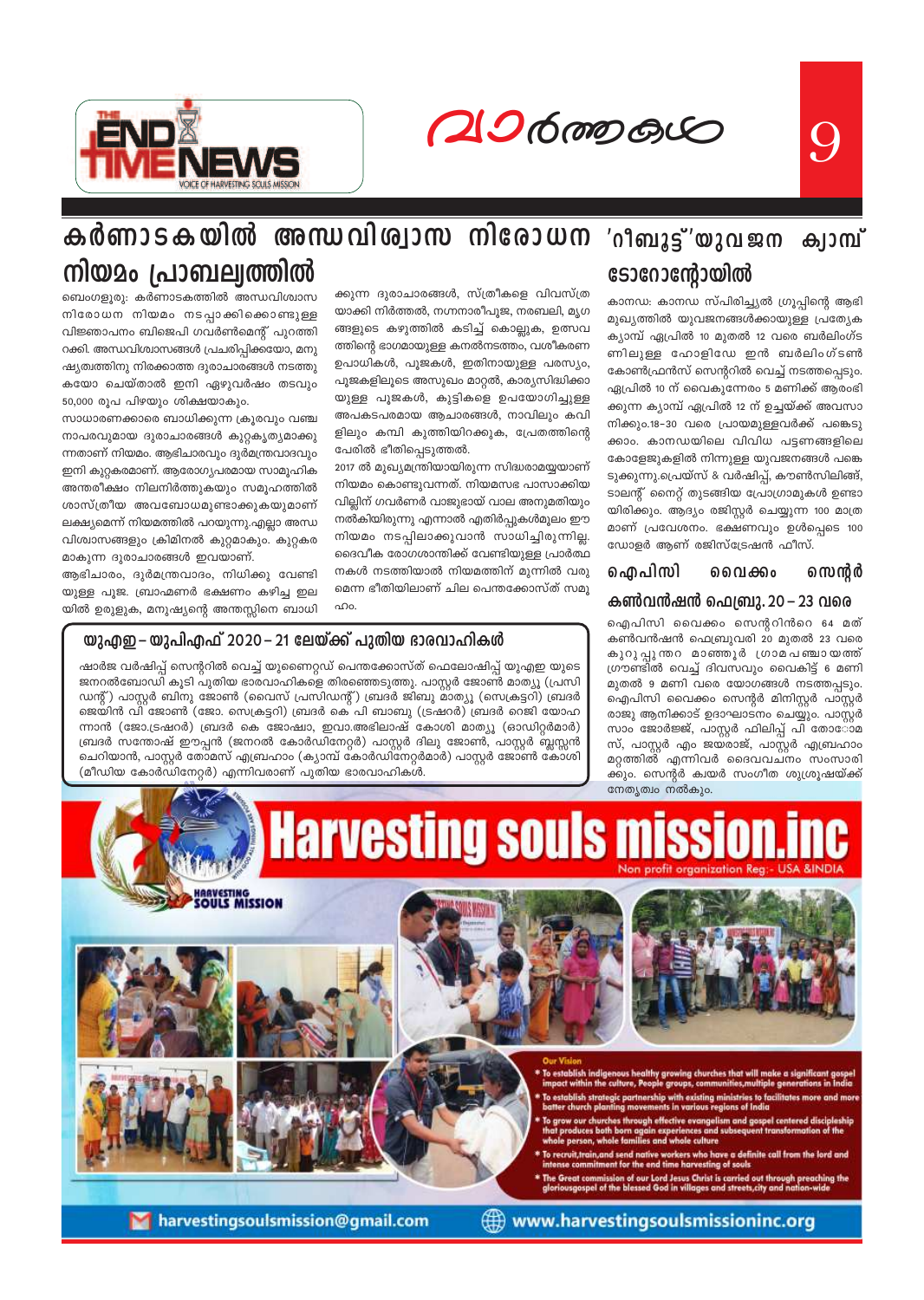യുദ്ധത്തിന്റെ ഭീകരതയിൽ റേഡിയേ ഷൻ മൂലം കുടിക്കുവാൻ പോലും വെള്ളം ലഭിക്കാതെ ഇസ്രായേൽ ജനം നിലവിളിക്കു മ്പോൾ (വെളിപ്പാട് 16: 3,4) ആ നിലവിളി ദൈവം കേട്ട സമയം യേശുക്രിസ്തു ഒലിവു മലയിൽ ഇറങ്ങി കാൽവയ്ക്കുകയും , ഒലിവു

ദൈവത്തിനെതിരെ തിരിഞ്ഞ സർവ്വ സൈന്യങ്ങളുടെയും യുദ്ധായുധങ്ങളുടെ നിയന്ത്രണം ദൈവത്താൽ നഷ്ടപ്പെടുവാൻ കാരണമായി അവർ പരസ്പരം യുദ്ധം ചെയ്യും. അതിനാൽ അണുവായുധങ്ങൾ പൊട്ടിത്തെറിക്കുകയും സൈന്യങ്ങൾ നിന്ന നിൽപ്പിൽ ഉരുകിവീഴുകയും ചെയ്യും. (സെഖ ര്യ14:12,13, വെള്പ്പാട് 16:8,9) ഇപ്പോൾ തന്നെ രണ്ടു മിനിറ്റു കൊണ്ട് ഭൂമിയെ പന്ത്രണ്ടു പ്രാവശ്യം നശിപ്പിക്കാനുള്ള അണുവായുധ മാണ് മനുഷ്യർ ലോകത്ത് ഉണ്ടാക്കി വച്ചിരി ക്കുന്നത് എന്ന് ഓർക്കുവിൻ.

തയിൽ ദൈവത്തിന്റെ ശത്രുവായ സാത്താൻ മനുഷ്യനിലൂടെ പടുത്തുയർത്തിയ ലോക ഭര മക്രമീകരണത്തിന് അവസാനം വരുത്തും( വെളിപ്പാട്19:15-18)

യേശുക്രിസ്തുവിന്റെ ഈ പ്രത്യക്ഷ

വിന്റെ ഭരണവും

**CEDA001** 

ക്രിസ്തു

**MOOD** 

ബ്രദർ സി.വി രാജൻ

മല കിഴക്കു പടിഞ്ഞാറായി രണ്ടായി പിളരു കയും, അതിൽ നിന്ന് വലിയൊരു നദി പുറ പ്പെടുകയും ചെയ്യും. (സെഖര്യ 14:4) അതിലെ വെള്ളം കുടിച്ച് അവർ ജീവൻ നില നിർത്തികൊണ്ട് ശേഷിക്കുന്ന ഇസ്രായേൽ ജനവും അഭയാർത്ഥികളായി ഓടിപ്പോകു കയും ചെയ്യും.(സെഖര്യ14:5,8)

കർത്താവായ യേശുക്രിസ്തു ഭൂമി യിൽ കാൽവച്ച ഉടനെ സാത്താന്റെ ശക്തി യാൽ ഭരണം നടത്തിയിരുന്ന എതിർക്രിസ്തുവിനെയും (മൃഗം) മനുഷ്യരെ ചതിച്ച എതിർക്രിസ്തുവിന്റെ കള്ളപ്രവാചക നെയും ജീവനോടെ ഗന്ധകം കത്തുന്ന തീപ്പൊയ്കയിൽ തള്ളുകയും ചെയ്യും.(മ ത്തായി 10:28, വെളിപ്പാട്19:20) അതോടുകൂടി ജാതികളുടെ കാലം അവസാനിക്കും. അനന്തരം സാത്താനെ അറസ്റ്റ്

ചെയ്ത് അഗാധത്തിൽ അടച്ചുപൂട്ടുകയും ഭൂമിയിലെ എല്ലാ ഇടർച്ചയും ഇല്ലാതാക്കി മനുഷ്യരുടെ ഭരണക്രമീകരണം അവസാനിപ്പി .<br>ക്കുകയും ചെയ്യുന്നതിനാണ് ലോകാവസാനം എന്നു പറയുന്നത്.(വെളിപ്പാട് 19:21, 20:1,2)

തുടർന്ന് കർത്താവായ യേശു ക്രിസ്തു മാനസാന്തരപ്പെട്ട് വീണ്ടും ജനിച്ച ഇസ്രായേൽ ജനതകളിൽ നിന്ന് താൻ തെര ഞ്ഞെടുക്കപ്പെട്ട (വൃതന്മാർ) അഭയാർത്ഥിക ളായി ഓടിപ്പോടവരെ ലോകത്തിന്റെ നാനാദി ക്കിൽ നിന്നും ദൂതന്മാർ മുഖാന്തിരം യുദ്ധം അവസാനിച്ചതിന്റെയും, വിജയത്തിന്റെയും മഹാകാഹള ശബ്ദം ധ്വനിപ്പിച്ചുകൊണ്ട് രണ്ടാ മതും കൂട്ടിച്ചേർക്കും. അവൻ തന്റെ ദൂത ന്മാരെ മഹാകാഹളധ്വനിയോടുകൂടെ അയ ക്കും. അവർ അവന്റെ വൃതന്മാരെ ആകാശ ത്തിന്റെ അറുതി മുതൽ അറുതിവരെയും നാലു ദിക്കിൽ നിന്നും കൂട്ടിച്ചേർക്കും (മ ത്തായി 24:31) അന്നാളിൽ കർത്താവ് തന്റെ ജനത്തിൽ ശേഷിച്ചിരിക്കുന്ന ശേഷിപ്പിനെ അശ്ശൂരിൽ നിന്നും മിസ്രയീമിൽ നിന്നും ഏലാമിൽ നിന്നും ശിനാരിൽ നിന്നും ഹമാ ത്തിൽ നിന്നും സമുദ്രത്തിലെ ദ്വീപുകളിൽ നിന്നുംവീണ്ടുകൊൾവാൻ രണ്ടാം പ്രാവശ്യം കൈനീട്ടും. അവൻ ജാതികൾക്ക് ഒരു കൊടി ഉയർത്തി ഇസ്രായേലിന്റെ ഭ്രഷ്ടന്മാരെ ചേർക്കുകയും യെഹൂദായുടെ ചിതറിപ്പോയ വരെ ഭൂമിയുടൈ നാലുദിക്കുകളിൽ നിന്നും ഒന്നിച്ചുകൂട്ടുകയും ചെയ്യും(യെശയ്യാവ്  $11:11,12)$ 

10

ശേഷം ഒരു സമ്പൂർണ്ണ ഭരണക്രമീക രണ മാറ്റമായിരിക്കും അന്നു നടക്കുക. തുടർന്ന് നീതിയുടെ രാജാവായ ക്രിസ്തു വിന്റെ ആയികം വർഷത്തെ ഭരണം തുടങ്ങും. അവന്റെ സഭയായ വിശുദ്ധന്മാരും അവനോടുകൂടെ ഭരണത്തിൽ പങ്കാലികളാ കും.(ദാനി7:27, വെളിപ്പാട്2:26-28)

ഈ രാജാക്കന്മാരുടെ കാലത്ത് സ്വർഗസ്ഥനായ ദൈവം ഒരുനാളും നശിച്ചു പോകാത്ത ഒരു രാജത്വം സ്ഥാപിക്കും. ആ രാജത്വം വേറെ ഒരു ജാതിക്കും ഏൽപ്പിക്ക

#### **0013102 11 Balgroo**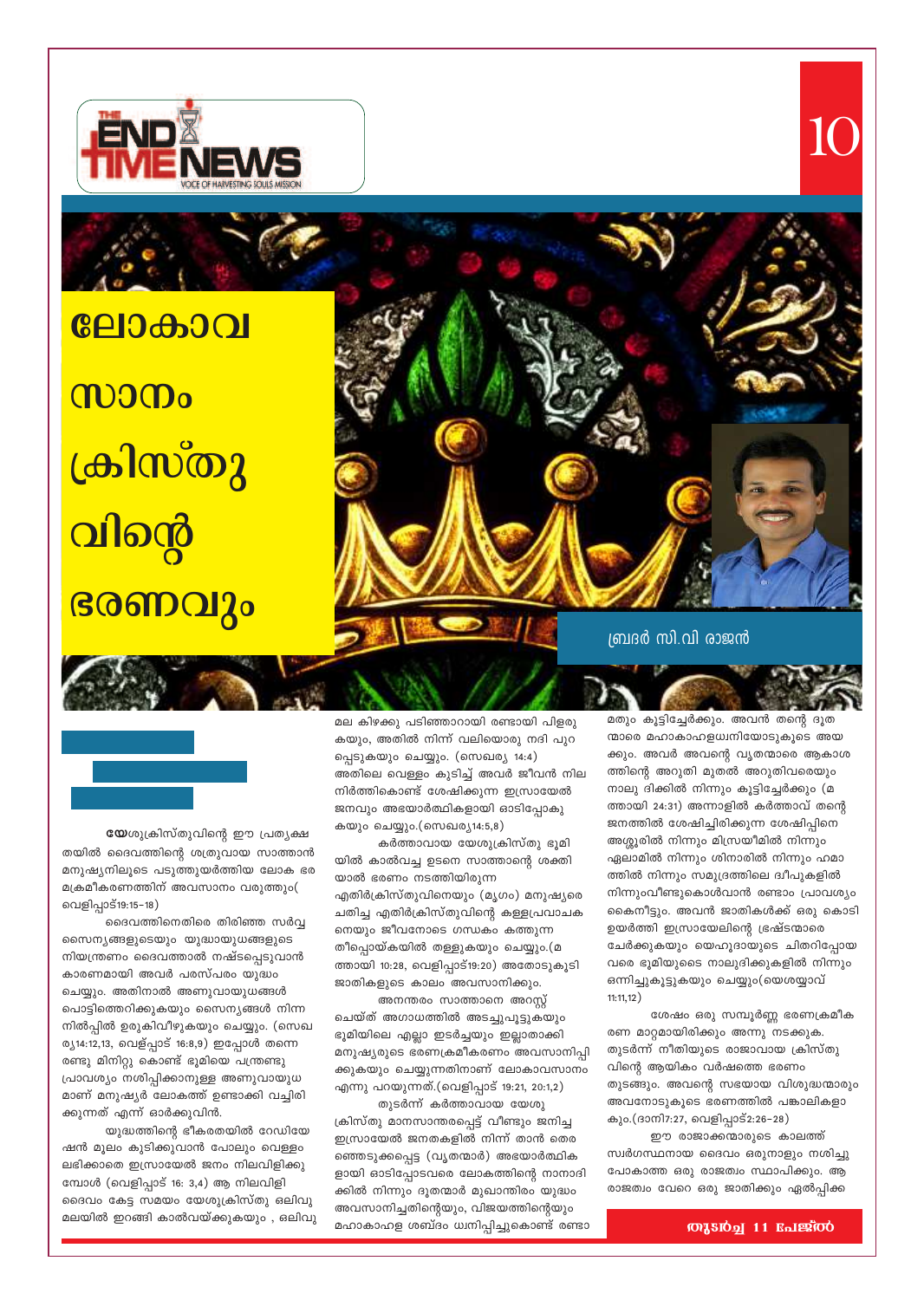



#### 03-ാം പേജ് തുടർച്ച

അതായത്, നാം ദൈവവചനം നമ്മുടെ ജീവി തത്തിന്റെ ഭാഗമാക്കിത്തീർക്കണമെന്ന് സാരം. ഭക്ഷിക്കുമ്പോൾ മധുരവും

കൈയ്പ്പും കലർന്ന അനുഭവം യോഹന്നാനു ണ്ടാകുന്നു. ആഹരിക്കുമ്പോൾ മാധുര്യം മാത്രമല്ല, അതിന് പശ്ചാത്താപത്തിലേക്കും നയിക്കുവാൻ കെൽപ്പുള്ളതാണെന്നും ബോധ്യപ്പെടും. എക്കാലത്തുമുള്ള ദൈവജന ത്തിന് ഉപകരിക്കത്തക്കവിധം വ്യാപകമായ സന്ദേശങ്ങൾ തിരുവെഴുത്തിൽ ഉള്ളടക്കം ചെയ്തിട്ടുണ്ട്.

നാല്, ദൈവവചനം ഒരു ബീജമാണ്. അതി നാൽ അതു നമ്മുടെ ഹൃദയമാകുന്ന വയ ലിൽ കിടന്നു മുളച്ചു വളരണം.(മത്തായി  $13:1-23)$ 

ചിന്തകൾ പ്രവത്തികളുടെ ബീജങ്ങളാ ണെന്നു ബൈബിൽ ചൂണ്ടിക്കാണിക്കുന്നു. ബൈബിളിൽ വെളിപ്പെടുത്തിയിരിക്കുന്ന സത്യങ്ങൾ സ്വാംശീകരിക്കുമ്പോൾ അവ നമ്മുടെ ജീവിത ചര്യയുടെ ഭാഗമായി ത്തീരും. സത്യമായതും നീതിയായതും എല്ലാം നമ്മുടെ ചിന്തയ്ക്ക് വിഷയീഭവിക്കു മ്പോൾ അവ നമ്മുടെ ജീവിതത്തെ രൂപാന്തര പ്പെടുത്തും.(ഫിലിപ്പിയർ4:8) ബൈബിൾ വായി ക്കുകയും അതിലെ വചനം അനുസരിക്കു കയും ചെയ്യുമ്പോൾ, നാം ജീവനുള്ള കത്തു കളായിത്തീരും.

അഞ്ച്, ദൈവാന്വേഷണ ഹൃദയത്തോടെ ബൈബിൾ പാരായണം ചെയ്യണം.

ദൈവത്തെ കണ്ടെത്താനുള്ള ചവിട്ടു പടിയാണല്ലോ ബൈബിൾ (യോഹ5:39) അതി നാൽ, നമ്മുടെ ഉദ്ദേശങ്ങൾ സാക്ഷാത്കരി ക്കുന്നതിന് ബൈബിളിനെ നാം ആന്ധ്രയിക്കു ന്നത് അനുചിതമാണ്. ദൈവം ആരാണെന്നു വെളിപ്പെടുത്തിയിരിക്കുന്നത് ബൈബിൾ മാത്രമായതു കൊണ്ട് ദൈവത്തെക്കുറിച്ച് നമുക്കുള്ള മുൻവിധികളൊക്കെനാം മാറ്റി വച്ചിട്ടു വേണം ബൈബിൾ പാരായണം ചെയ്യേണ്ടത്. അപ്പോൾ മാത്രമാണ് ദൈവം തന്നെപ്പറ്റി നമുക്ക് ബോധ്യപ്പെടുത്തിത്തരു വാൻ ഇടയായിത്തീരുക.

ഇങ്ങനെ ബൈബിൾ പാരായണം കേവലം മറ്റു പുസ്തകങ്ങൾ പാരായണം ചെയ്യുന്ന ലാഘവത്തോടെയല്ല; പിന്നെയോ, ജാഗ്രതയോടും അതിലെ സത്യങ്ങൾ സ്വീകരി ക്കാനുള്ള ജിജ്ഞാസയോടും അതു വായി ക്കുകയും ധ്യാനിക്കുകയും ചെയ്യുമ്പോൾ ഉണ്ടാകുന്ന അനുഗ്രഹങ്ങൾ അപാരമാ ണെന്നു നാം കാണുന്നു. അതിനാൽ ഇത്തരം ക്രിയാത്മകമായ തീരുമാനത്തോടെ തിരുവ ചനം നമ്മുടെ ജീവിതത്തിന്റെ ഭാഗമായിത്തീ രുവാൻ ദൈവം സഹായിക്കട്ടെ.

10–ാം പേജ് തുടർച്ച

പ്പെടുകയില്ല. അത് ഈ രാജത്വങ്ങളെ ഒക്കെയും തകർത്ത് നശിപ്പിക്കുകയും എന്നേക്കും നിലനിൽക്കുകയും ചെയ്യും(ദാ  $m2:44)$ 

സകല വംസങ്ങളും ജാതികളും ഭാഷ ക്കാരും അവനെ സേവിക്കേണ്ടതിന് അവന് ആധിപത്യവും മഹത്വവും രാജത്വവും ലഭിച്ചു. അവന്റെ ആധിപത്യം നീങ്ങിപ്പോകാത്ത നിത്യാധിപത്യവും അവന്റെ രാജത്വം നശിച്ചു പോകാത്തതുമാകുന്നു. (ദാനി7:14). മനുഷ്യപു ത്രൻ തന്റെ തേജസ്സോടെ സകല വിശുദ്ധന്മാ രുമായി വരുമ്പോൾ അവൻ തന്റെ തേജ സ്സിന്റെ സിംഹാസനത്തിൽ ഇരിക്കും. ( മത്തായി 25:31) കർത്താവായ യേശുക്രിസ്തു വരുമ്പോൾ അവന്റെ കൂടെ സഭയും, മഹാപീ ഢനത്തിൻ മദ്ധ്യേ എടുക്കപ്പെട്ട ആദ്യഫല മായ 144000 പേരും ദുതന്മാരും ഉണ്ടായി രിക്കും. (വെളിപ്പാട് 14:4) ഈ സമയം മുതൽ മൂന്നു ലോകവും (സ്വർല്ലോകം, ഭൂലോകം, അധോലോകം ഫിലിപ്പിയർ 2:10) യേശുവിന്റെ ഭരണത്തിൻകീഴിലായിരിക്കും.

ഇടയൻ ചെമ്മരിയാടുകളേയും കോലാടുകളെയും വേർതിരിക്കുന്നതു പോലെ അവൻ സകല ജാതികളെയും തന്റെ മുമ്പിൽ കൂട്ടിവരുത്തും ന്യായം വിധിക്കും. യിസ്രായേലിനെ ന്യായം വിധിക്കുന്നത് യേശുവിന്റെ ശിഷ്യന്മാരായിരിക്കും. (മ ത്തായി 19:28, വെളിപ്പാട്20:4) ശേഷിക്കുന്ന സകലജാതികളെയും യേശുവിന്റെ വിശുദ്ധ ന്മാർ ന്യായം വിധിക്കും. (1കൊരി 6:2, വെളി പ്പാട്2:26) ന്യായവിധിക്കു ശേഷം 2 സാക്ഷിക ളുൾപ്പെടെ രക്തസാക്ഷികളായവരും ഏഴു കാലാവസാനത്തിങ്കൽ (ദാനി12:13) പഴയനിയമ വിശുദ്ധന്മാരും ഉയർത്തെഴുന്നേൽക്കുന്ന താണ് ഒന്നാം പുനരുത്ഥാനം(വെളിപ്പാട്  $20:5,6)$ 

തുടർന്ന് ദൈവമായ രാജാവ് തന്റെ പുത്രനുവേണ്ടി കല്യാണസദ്യ കഴിക്കുന്ന സമ യമാണ് ഭൂമിയിൽയേശുവിന്റെ 1000 വർഷം ഭരണം നടക്കുന്ന സമയം. അപ്പോൾ സമാ ധാനം കൊണ്ടും സമ്പൽ സമൃദ്ധികൊണ്ടും ഭൂമി നിറഞ്ഞിരിക്കും (സങ്കീ72:16) ഇങ്ങനെ യാകുന്നു പുത്രന്റെ കല്യാണസദ്യ ഒരുക്കുന്ന ത്. (മത്തായി 22:2, 25:10, വെളിപ്പാട്19:9)

ഈ സദ്യയിലേക്കാണ് ഭൂമിയുടെ നാലുദിക്കിൽ നിന്നും അബ്രഹാമിനോടും യിസ്സഹാക്കിനോടും യാക്കോബിനോടും കൂടെ അനേകർ (ജാതികളിൽ നിന്ന് രക്ഷിക്ക പ്പെട്ട് സ്വർഗ്ഗരാജ്യമായ ആയിരം ആണ്ടിലേക്ക് പ്രവേശിച്ചവർ ) പന്തിക്കിരിക്കുന്നത്. (മത്താ  $@38:11,12)$ 

## പശ്ചിമ ബംഗാളിൽ ക്രിസ്ത്വൻ പള്ളിക്കു നേരെ ബോംബേറ്; 3 പേർ അറസ്റ്റിൽ

കൊൽക്കത്ത: കൊൽക്കത്തയിൽ നിന്ന് 120 കിലോമീറ്റർ അകലെയുള്ള ഈസ്റ്റ് മേദിനിപൂർ ജില്ലയിലെ ഭഗവാൻപൂരിലാണ് സംഭവം നടന്ന ത്. ശനിയാഴ്ച ഉച്ചയ്ക്ക് രണ്ടുമണിയോടെ വിശ്വാ സികൾ പ്രാർത്ഥന കഴിഞ്ഞ് പുറത്തിറങ്ങുമ്പോൾ പള്ളിക്കു നേരെ ബോംബെറിയുകയായിരുന്നു. വിശ്വാസികൾ ഭയന്നോടിയപ്പോൾ അക്രമികൾ പള്ളിയിൽ കയറി മുദ്രാവാക്യം വിളിക്കയും വളരെ നാശനഷ്ടമുണ്ടാക്കുകയും ചെയ്തു. 8 പേരടങ്ങുന്ന സംഘമാണ് അക്രമണം നടത്തി യത് അതിൽ 3 പേരെ പള്ളിയിലെ വികാരി അലോക് ഘോഷ് പരാതിപ്പെട്ടതിനെ തുടർന്ന് പോലീസ് അറസ്റ്റു ചെയ്തു.പള്ളിയിലെ കസേ രകളും, മേശകളും, ജനലുകളും,മൈക്രോഫോ ണുകളും കൂടാതെ വികാരിയുടെ കാറും അടിച്ചു തകർത്തു.സമീപ കാലത്ത് ഒഡീഷ, മധ്യപ്രദേ ശ്, ഡൽഹി തുടങ്ങിയ സംസ്ഥാനങ്ങളിൽ ക്രിസി ത്യൻ പള്ളികൾ ആക്രമിക്കയുണ്ടായി. ബംഗാ ളിൽ ആദ്യമായാണ് പള്ളി ആക്രമിക്കപ്പെടുന്ന ത്.

### **Property for IMMEDIATE** sale at Kozhuvalloor, **Chengannur!**

House plot (30 cents) for sale in Kozhuvalloor, 10 minutes' drive (7 kilometers) from Chengannurtown. Original land with well water, that never runs dry even in summer. Frontage (30 ft.) Panchayath Road. No flood area. Suitable for residential and business needs. Very close to all amenities including schools, colleges, professional colleges, banks, temples, churches, government offices etc. Property of Pastor's family. Anyone interested, please contact Mr. A J John at +91 9745862898 or 04722898033.

App Store **Coogle** play

#### **THE ENDTIME NEWS**

Email – maanueljoseph@gmail.com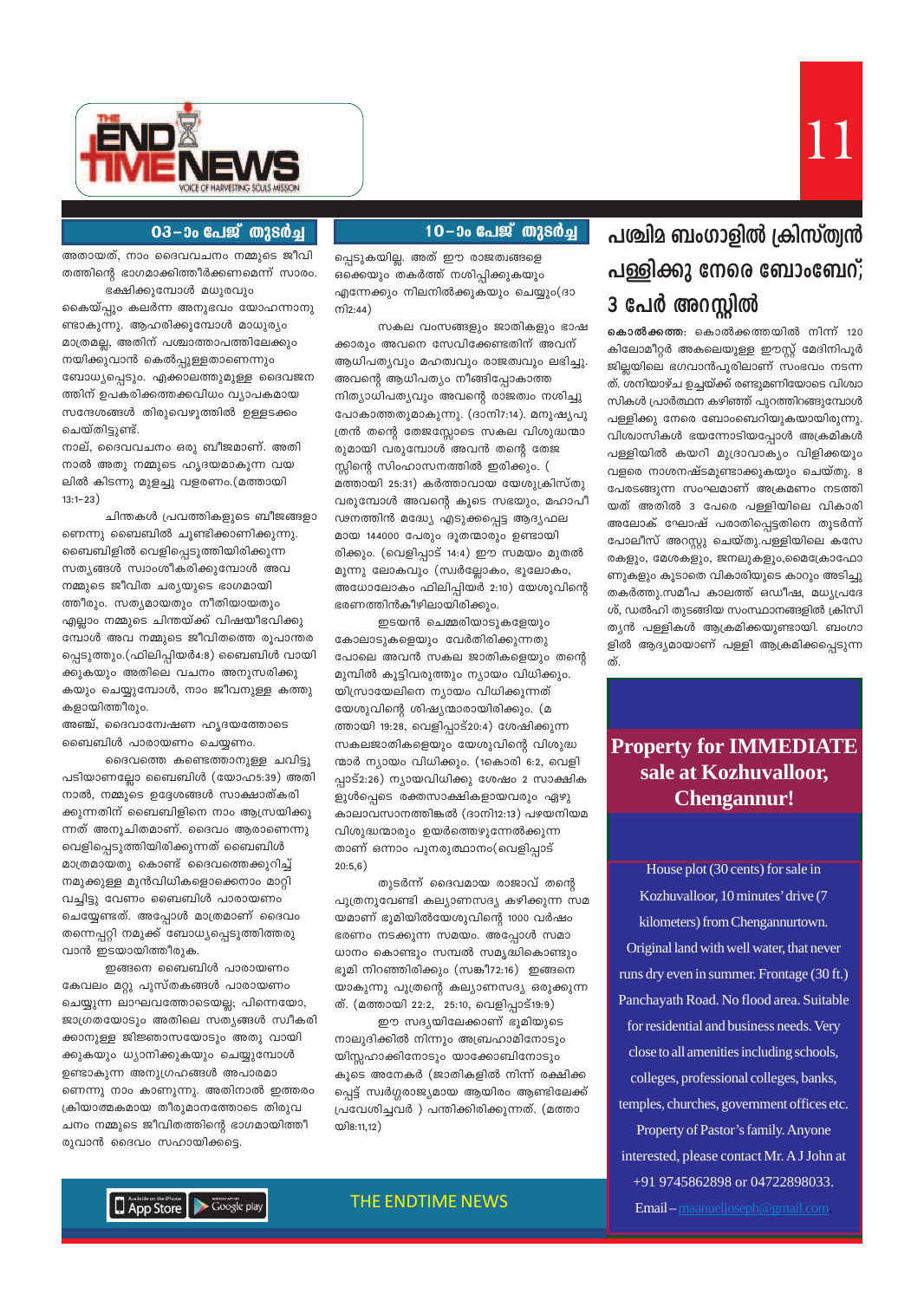